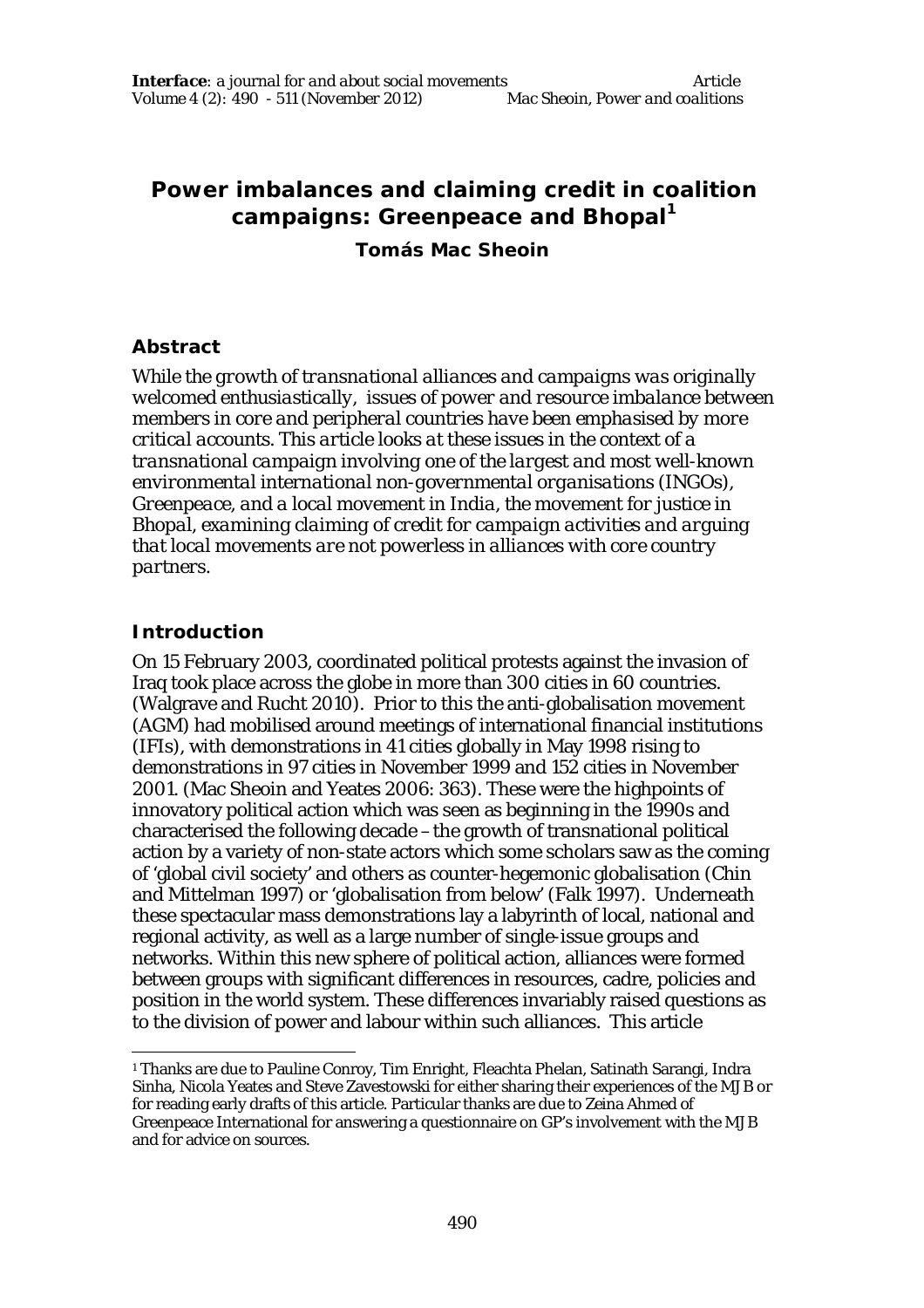examines one such encounter between a rich and powerful NGO, Greenpeace, and a local movement in India, the movement for justice in Bhopal (MJB), in the International Campaign for Justice in Bhopal (ICJB). It begins by looking at the literature on the growth in transnational alliances, in particular the market approach and the literature on coalitions. It then turns to describe the NGO and the peripheral movement before examining the record of their alliance as an example of transnational coalition campaigning. It concludes by examining one contentious area for coalitions, the reflection of power differences between coalition groups in the representation or claiming of joint actions.

### **Growth of transnational political activity**

The last two decades have seen a huge growth in international and transnational political mobilisation by non-state actors variously described as global civil society (GCS) (Anheier, Glasius and Kaldor 2001), transnational social movements (TSMs) (Smith and Johnson 2002), transnational activism or transnational contention (della Porta and Tarrow 2005; Tarrow 2005), transnational advocacy networks (TANs) (Kekk and Sikkink 1998) or global social movements (GSMs) (Cohen and Rai 2000). This has prompted the appearance of a large social sciences literature, not just by scholars of social movements, but also of international politics and international relations (Wapner 1996), international political economy (Gills 2000), social policy (Yeates 2002), organisational studies and management. This growth in transnational political activity was associated with the spread of globalisation, both in the recognition that authority over various areas had moved from nation states to international institutions such as IFIs and regional formations such as the EU, and that regulation of commercial activity has increasingly moved away from state actors, leading to realistic presentations of the growth of private governance and to optimistic presentations of responses to such activity as global civil society or counter-hegemonic globalisation or globalisation from below.

While the initial response to this activity was positive and often close to uncritical, later work has problematised it, in particular questioning whether existing global inequality was reproduced in the new global networks: more realist analysts cast a colder eye on these movements, with the nature of relationships within transnational networks problematised (Jordan and Van Tuijl 2000) and voices were raised querying the virtualisation of struggles (Hellman 2000) and the lack of representativeness and accountability on the part of NGOs (Baur and Palazzo n.d.; Gray, Babbington and Collison 2006). Analysts focussed on imbalances in power and resources between core and peripheral members of these alliances, coalitions and networks, whether these coalitions involve prioritising core country over peripheral country goals, whether the search for transnational allies led peripheral movements to neglect local interests and whether within these coalitions and networks core country organisations exploited peripheral country organisations and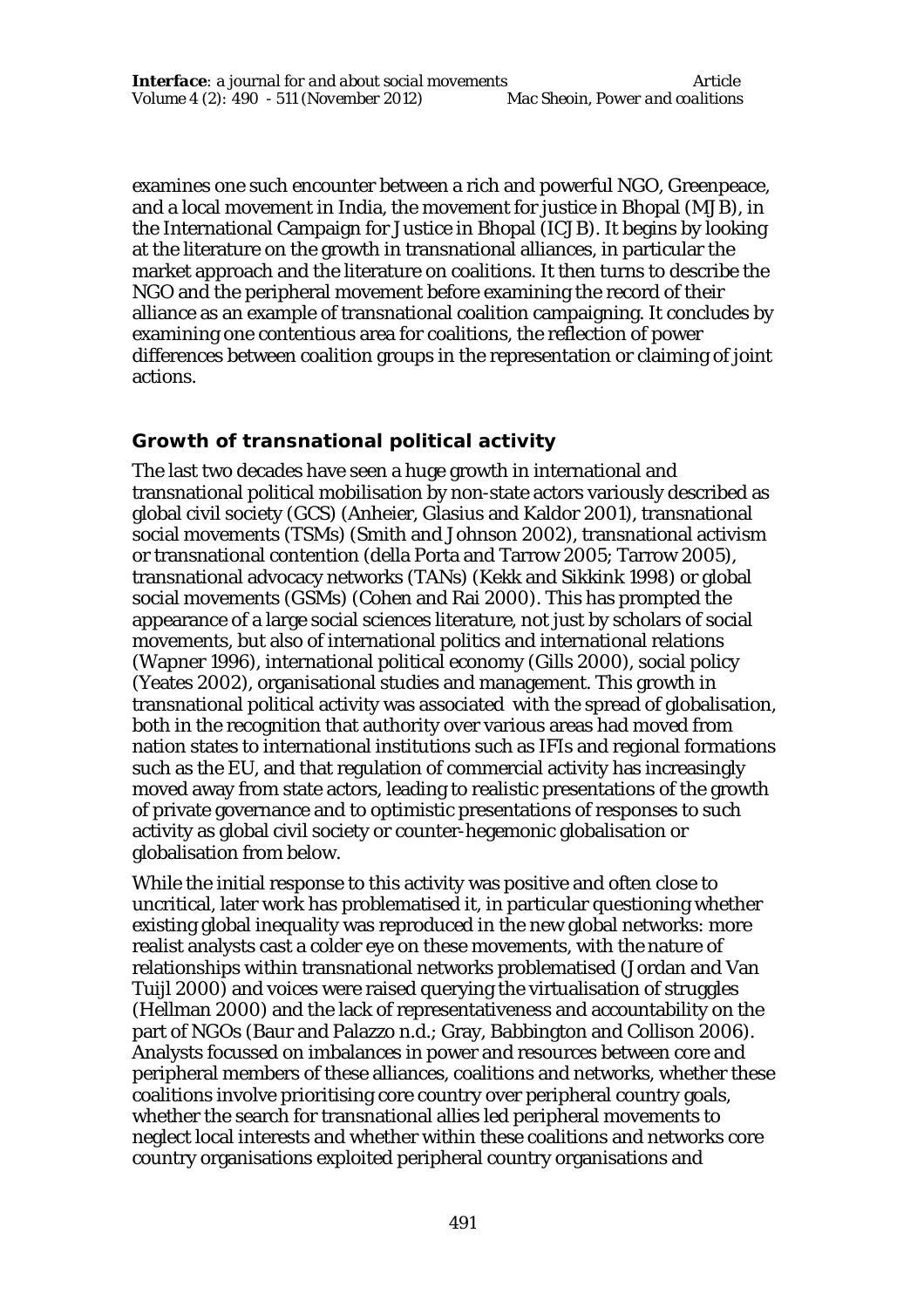movements. These criticisms were mainly articulated in relation to NGOs, but were also raised in relation to other transnational alliances, such as People's Global Action (PGA), for example. Criticism of NGOs over accountability, representation and transparency came from both the left and the right, with some on the left seeing NGOs as 'agents of imperialism' (Bennett 2005:215; see also Petras 1999).

One aspect of this phenomenon was the growth of alliances between groups from core and peripheral countries. NGOs such as Oxfam, Amnesty and Greenpeace formed alliances with indigenous or peasant groups or mass people's movements in the periphery. Such alliances became ways for the peripheral movements to bring their concerns to fora outside the national arena in an attempt to bring transnational forces into the local equation on their side, in what has been described as 'forum shopping' or the 'boomerang effect' (Kekk and Sikkink 1998). These alliances have often involved dissension, disagreements and struggles over hegemony between the groups involved: as Jordan and Van Tiuijl (2000:2061) note 'relationships that emerge among NGOs engaged in global campaigns are highly problematic'.

Much of the literature consists of case studies, though broader and more inclusive reviews have begun to appear, including work attempting to integrate the perspectives of more than one subject area. <sup>2</sup> Bob (2005), for example, is mainly illustrated by two detailed case studies. Other case studies in the literature report a variety of arrangements and power relationships at variance with Bob's presentation of dominant core NGOs and subservient peripheral movements. There are examples in the literature of NGOs competing to be the main transnational representative for indigenous movements: for instance, in the case of opposition to mining in the Napali mountain range in India Kraemer, Whiteman and Banerjee (2010) report competition between Action Aid and Survival International to represent local indigenous interests. In other cases differing local social movements had different levels of power and influence in transnational coalitions. In the case of the biofuels/palm oil campaign, Pye (2010:863) reports 'the key role of WALHI [Indonesian environmental group] transnational activists in the campaign is not matched by similar influence by transnational activists from the peasant movement (i.e. SPI or La Via Campesina), the indigenous movement (i.e. AMAN) or the workers movement (i.e. FSPM or the IUF).'

The majority of contributions to the literature has concentrated on campaigns and coalitions whose aims were to influence policies of states, inter-state organisations or international financial institutions (Yanacopulos 2005). Less documented are struggles against corporations and business firms, though attention to this area of contention has grown: as Soule (2009:29) notes cautiously 'If scholarship on this topic is accurate, in the past few decades there has been an increase in activism directly targeting firms'. The area

 $\overline{a}$ <sup>2</sup> For example Soule 2009 attempts to integrate literature from both social movements and organisational studies, though primarily in the national context of the USA.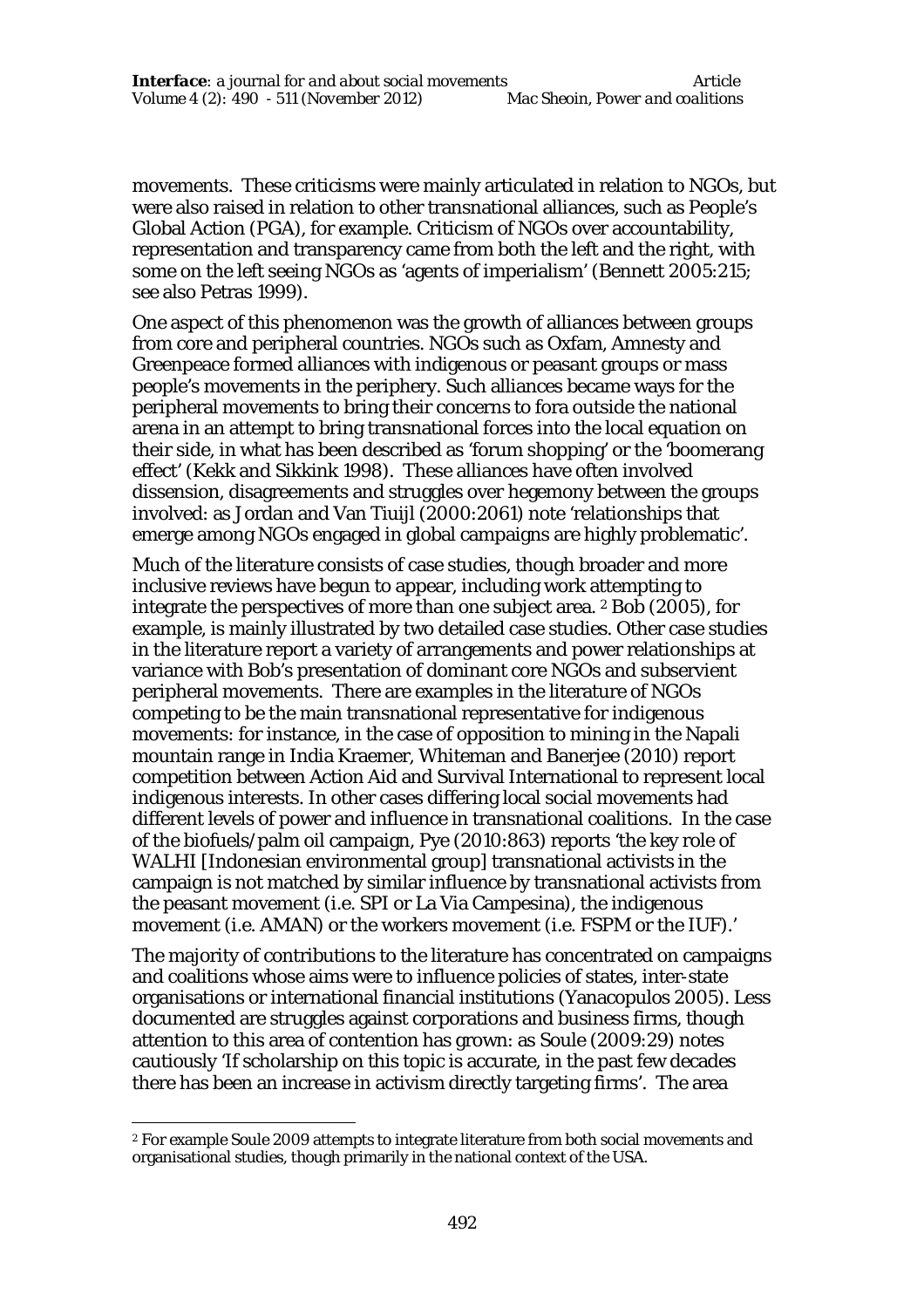which has received most attention has been apparel, footwear and textiles: these are areas where attacks on products allow the threat of consumer actions such as boycotts, and impacts may be created by effects on share price and corporate reputation (Bartley and Child n.d.). Less work has been done on non-consumer product corporations: here the major target has been resource extraction corporations, particularly in forestry (Gritten and Mola-Yodego 2010), mining and oil (McAteer and Pulver 2009, Widener 2007).

One approach to this issue has been to examine relations between core country INGOs and peripheral country movements in market terms (Bob 2005). While this approach has the benefit of of granting agency to peripheral movements (who are able to shop around for a suitable NGO) it may be limited by the emphasis it places on the more powerful structural position of core NGOs which are able to pick and choose from a large number of peripheral movements, only a small number of which can expect their causes to be taken up for campaigning purposes. A less harsh view of these relations is shown by the developing literature on coalitions which examines the formation and operation of coalitions, with the – at least partial - intention of recommending ways in which coalitions may function more efficiently and guard against the exploitation of weaker coalition members (Bandy and Smith 2005a).

## **Alliances with NGOs: the market approach**

The growth of NGOs was crucial to the development of transnational activism. The early presentation of NGOs as principled international organisations involved in international norm-making and norm-enforcing activities was later balanced by a more critical view of them as interest-driven groups operating in a competitive environment. Lecy, Mitchell and Schmitz (2010: 229) note the change in one field of study: 'The majority of early studies in the academic field of international relations viewed advocacy organisations as altruistic actors seeking to advance universally accepted principles. More recent scholarship responding to the principled advocacy literature has argued that transnational non-governmental organisations (TNGOs) are better understood as interest-driven actors motivated primarily by the imperative of organizational survival in a competitive environment.' Lecy, Mitchell and Schmitz (n.d.: 6) critique the current literature as tending 'to reduce TNGO behaviour to either principled or instrumentalist motives, providing little insight into the complex decisions TNGOs continuously confront'.

A useful contribution was made by Bob (2005), characterising the search for NGO support in market terms, arguing that alliances between NGOs and local movements were characterised by power relations, with local struggles adapting themselves to fit the NGO agenda. The relationship between NGOs and local struggles appeared to reproduce core-periphery power relations on a micro scale, with NGOs utilising local struggles to advance their own agendas and local struggles competing with each other for NGO patronage. Bob argues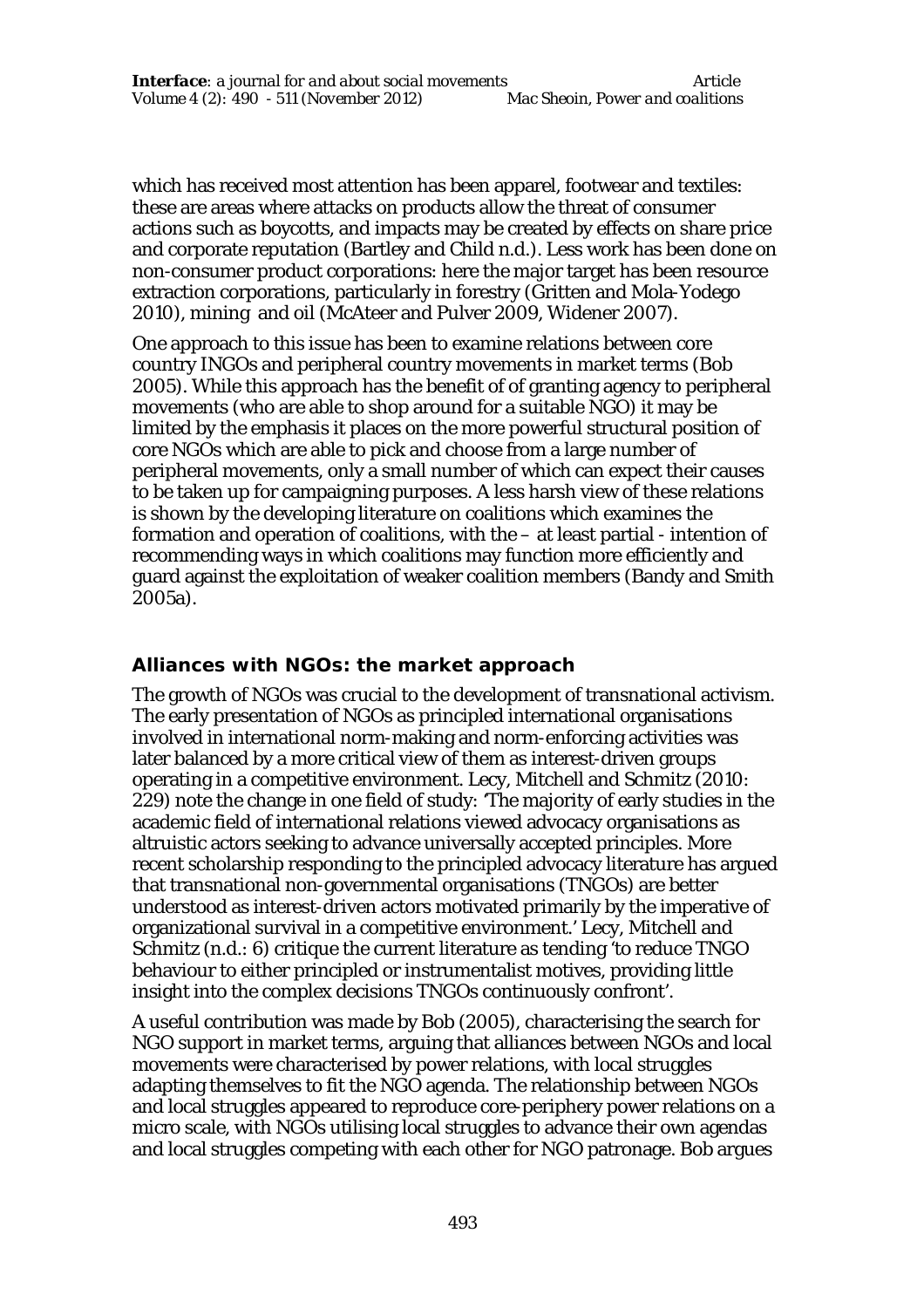there are a multitude of local groups engaged in struggles around the world which are searching for overseas support and only a limited number of NGOs and solidarity groups providing this support. In this situation where the power balance between local groups and NGOs is skewed towards the international, power inequalities are inevitable. To put it bluntly, NGOs can pick and choose which local groups to support. Even with the best will in the world, NGOs are limited (due to resources) in the number of campaigns they can run and groups they can support. They will choose to support whichever local group(s) best fit their current requirements or priorities. Bob also emphasises the specific interests NGOs have. While he persistently reiterates that NGO decision-making takes place in an ethical context and NGO cadre care about and are motivated by their causes, he notes that NGOs are not the same as social movements:

NGOs at their roots are organizations – with all the anxieties about maintenance, survival, and growth that beset every organisation. In the formation of transnational relationships, these realities create frictions. No matter how cohesive their networks, local movements and transnational NGOs have distinct objectives, constituencies, and approaches, operate in disparate political settings, and are motivated by divergent needs (Bob 2005:14).

A further strand of the literature proposing a market approach to NGOs suggested that they be analysed as analogous to commercial firms. (Smillie 1995) Lecy, Mitchell and Schmitz (2010: 231) suggest that this analogy may be more appropriate to service NGOs than to advocacy NGOs. We are lucky to have an analysis of the NGO which is our subject, Greenpeace, (Ledgerwood and Broadhurst 2000) which treats Greenpeace as a transnational corporation (TNC), a franchising operation whose product line is environmental and which responded to over-expansion in the 1980s by following normal TNC restructuring practices: it cut costs, dropped unprofitable product lines and retrenched staff, while closing uneconomic national branch offices. While this analysis is useful, it cannot account for certain decisions which Greenpeace made: here the obvious example would be Greenpeace opposition to the first Gulf War, taken on ethical grounds, despite the organisation knowing that it would affect support in the USA.

We suggest that the intermediate position advanced by Lecy Mitchell and Schmitz is more useful: this sees resource issues and decisions as constraints on NGO operations, rather than as determining: 'advocacy organizations are driven by both a principled regard for mission accomplishment and a highly salient concern for organizational growth and survival… financial concerns represent a significant constraint, rather than a competing goal… Most scholarship subscribing to purely principled or self-interested views fails to take into account the long-term behaviour of organizations continuously balancing both concerns.' (Lecy Mitchell and Schmitz 2010:231). This chimes with Bob's position which allows for ethical decision-making.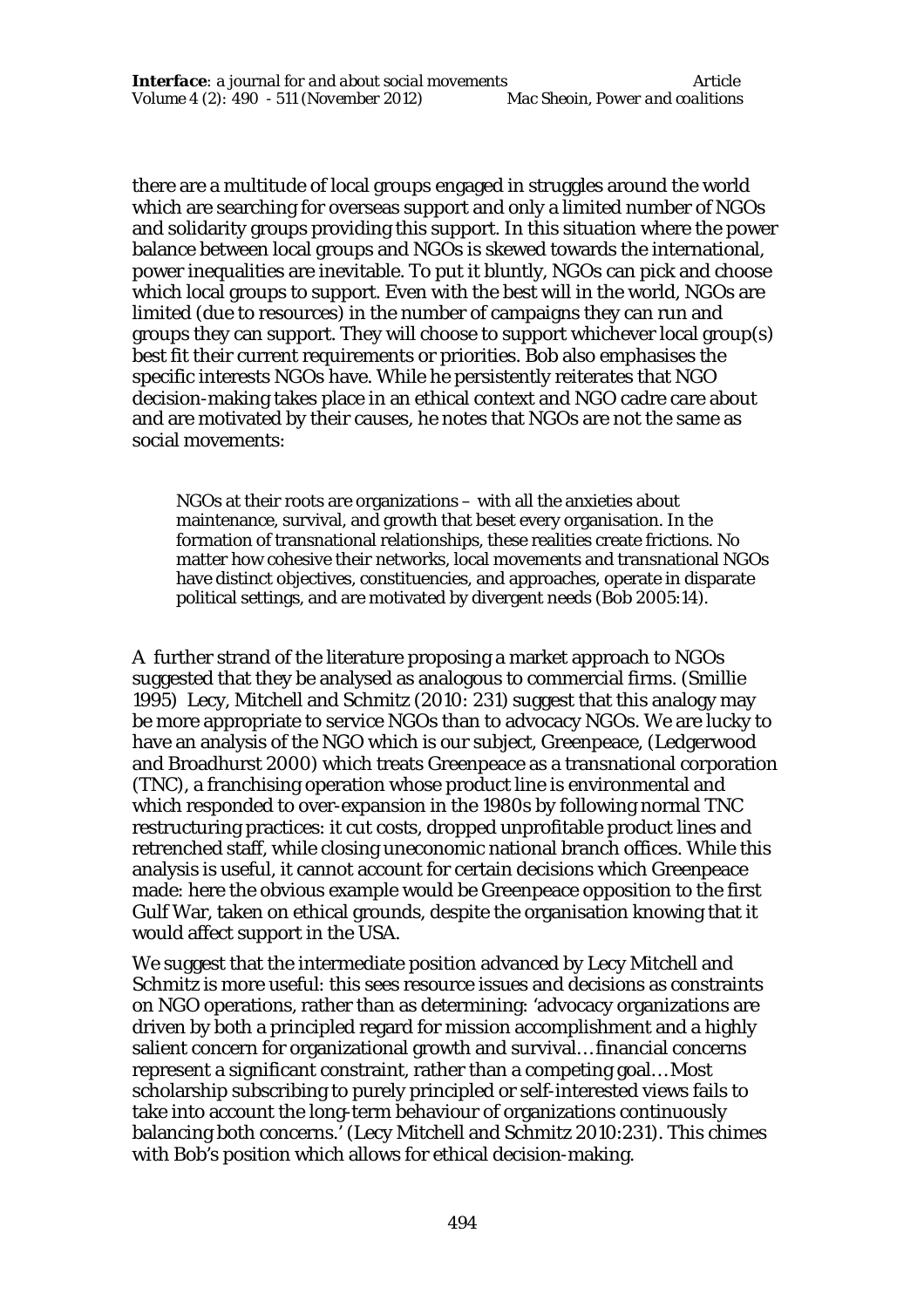## **A look at coalitions**

Bob mainly looks at the relationship between one NGO and one local movement: the issues become more complicated when a coalition is involved. Here further perspectives are available in the literature on NGO coalitions, which have been studied nationally (Barasko 2010, Bystydzienski and Schacht 2001), bi-nationally (|Brooks and Fox 2002, Fox 2002) and transnationally (Bandy and Smith 2005, Fox 2009, Kekk and Sikkink 1998, Tarrow 2005). While coalitions represent a threat to the 'brand image' of individual NGOs, a large number of NGOs nevertheless take part in coalitions for a variety of reasons, including increased effectiveness: 'allying with the like-minded may dramatically extend an advocacy organisation's reach and resources in addition to maximising opportunities for policy success.' (Barasko 2010:162). Coalition building is a popular and growing practice among NGOs. For the environmental field, there is evidence of strong coalition activity, both nationally and transnationally. Barakso (2010:170) reported 69% of surveyed environmental organisations in the USA participated in coalitions, an increase on Shaffer (2000:166) who reported 64% of surveyed environmental organisations in the USA often engaged in coalition activity. A survey of 248 environmental groups across 56 nations found 'a majority of NGOs say they are fairly active in exchanging information and in coordinating their activities with groups or agencies from other nations' (Rohrschneider and Dalton 2002: 519). However these authors also noted that 'these patterns of international action among environmental groups appear to follow many of the same asymmetries that are present in the international system. This is not a network of equals, with identical norms and goals as is often implied by the global civil society literature.' (Rohrschneider and Dalton 2002: 529). O'Neill and Van Deever (n.d.: 287) concur on this point: 'The large Northern groups, as compared to smaller and/or poorer groups in the South and the North, retain many of the instruments of hegemonic power within the arenas of transnational environmentalism: more funding, more voice, more access to state power, etc. To state the obvious, environmental NGOs can practice their own kinds of hegemonic domination of agendas and discourses.'

As the quote from Rohrschneider and Dalton shows, the literature on coalitions is alert to the problems implicit in the different levels of power and resources available to different coalition members. Here we may cite, as one issue, Doherty and Doyle's warning that 'we need to be aware of the financial dependence on transnational funding of most environmental organisations outside the wealthiest countries' (Doherty and Doyle 2006:699). Even in the case of transnational alliances that explicitly acknowledge and work towards removal of the power imbalances between core and peripheral groups, such as People's Global Action, core country activists still dominate the network (Wood 2005). Among other difficulties coalitions face 'it is often a challenge to develop mechanisms for mutual accountability and transparency' (Fox 2009:489).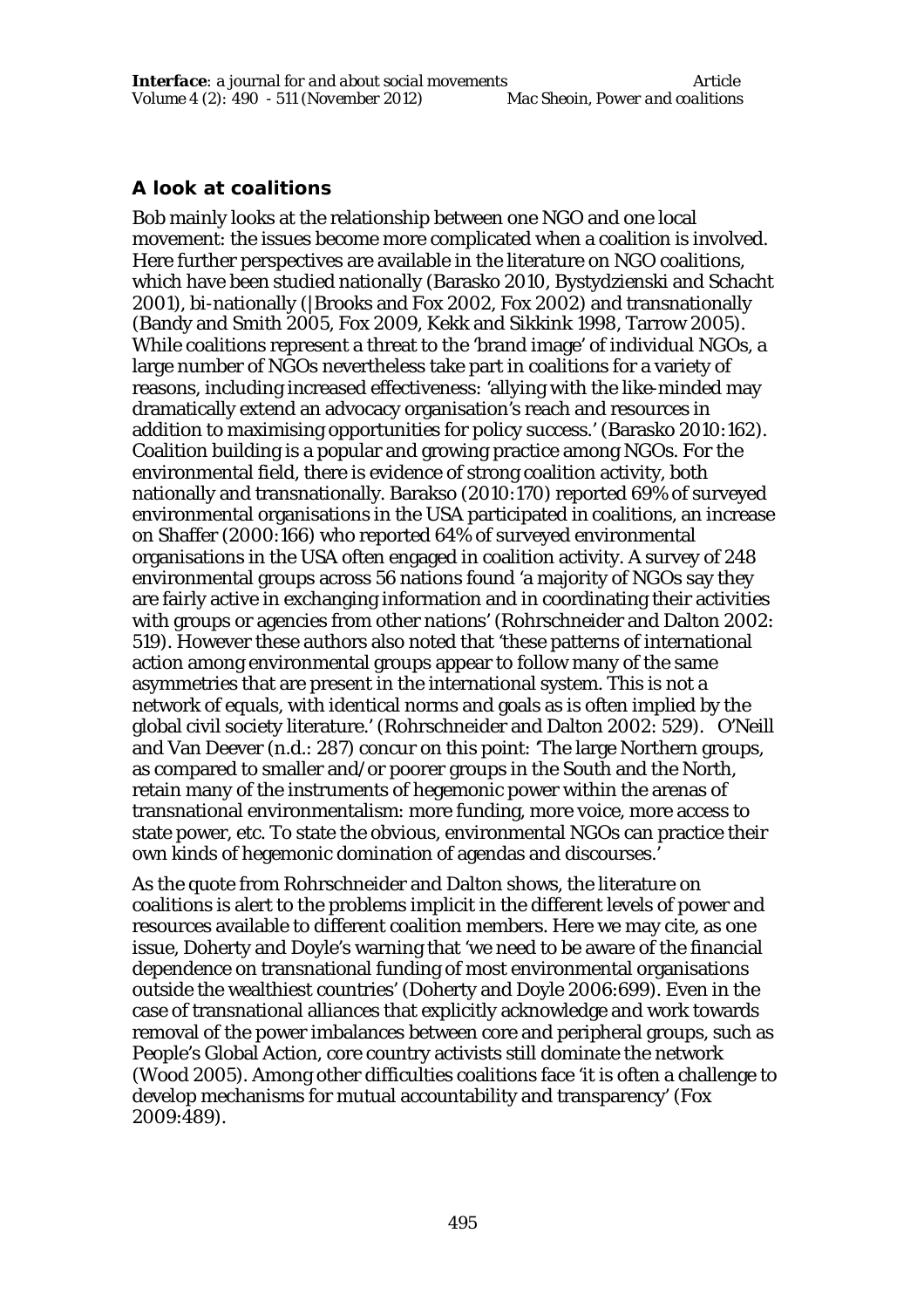## **The NGO – Greenpeace**

Initially a social movement which grew out of the North American peace and environmental movements, Greenpeace grew in a haphazard fashion with the opening of independent offices in North America and Europe leading to conflict over control and direction of the organisation. This conflict was resolved in 1979 by the establishment of Greenpeace International in Amsterdam in 1979, after which Greenpeace developed into the centralised, hierarchical and professional organisation it is known as today. Currently Greenpeace reports that it is present in 40 countries across the world while, as of January 2009, 2.9 million people had taken out or renewed their financial membership in the previous 18 months<sup>3</sup>.

Greenpeace's international prominence is due to its successful interaction with the mass media through the production of highly visual and spectacular images of confrontation with environmental villains, first in the form of photo opportunities for the print media and later the production of high-quality video for television (Pearce 1996). Summarised in the phrase 'mindbombing the media', the importance of image production to Greenpeace's strategies can be seen in the heavy investment Greenpeace made to develop its own means of production. This enables Greenpeace to provide 'its own photographs to picture editors and has facilities to distribute, scripted and narrated video news spots to television stations in eighty-three countries within hours.' (Wapner 1996: 52)

Greenpeace membership peaked at just under five million in 1991 and then began to decline. (Eden 2004, Ledgerwood and Broadhurst 2000:91). Greenpeace over-expanded in the 1980s, leading to restructuring as markets contracted in the 1990s. (Ledgerwood and Broadhurst 2000:84-85). Greenpeace responded to this crisis as other TNCs did: by restructuring and outsourcing its operations in core countries while expanding into new and promising markets in peripheral countries: by closing down offices and cutting staff numbers; insisting that national offices in OECD countries become self-sufficient; adopting new fund-raising techniques pioneered by Greenpeace Austria, adopting solutions campaigning with a new approach to business and industry, expanding into new markets and abandoning some campaign areas. The crisis was not a unitary one and different national offices restructured at different times.

While Ledgerwood and Broadhurst emphasise business reasons, a more generous interpretation, emphasising the ethical context of Greenpeace decision-making, would see Greenpeace's expansion as an attempt to continue its struggle against pollution in new areas where pollution was increasing. In an interview in 2000, Greenpeace executive director Gerd Leopold explained that Asia and Latin America were priority areas for Greenpeace 'not only because environmental problems in Latin America and Asia are so prominent, but because economic development is becoming much stronger in these

 $\overline{a}$ 3 http://www.greenpeace.org/international/en/about/faq/ accessed 2/2/12.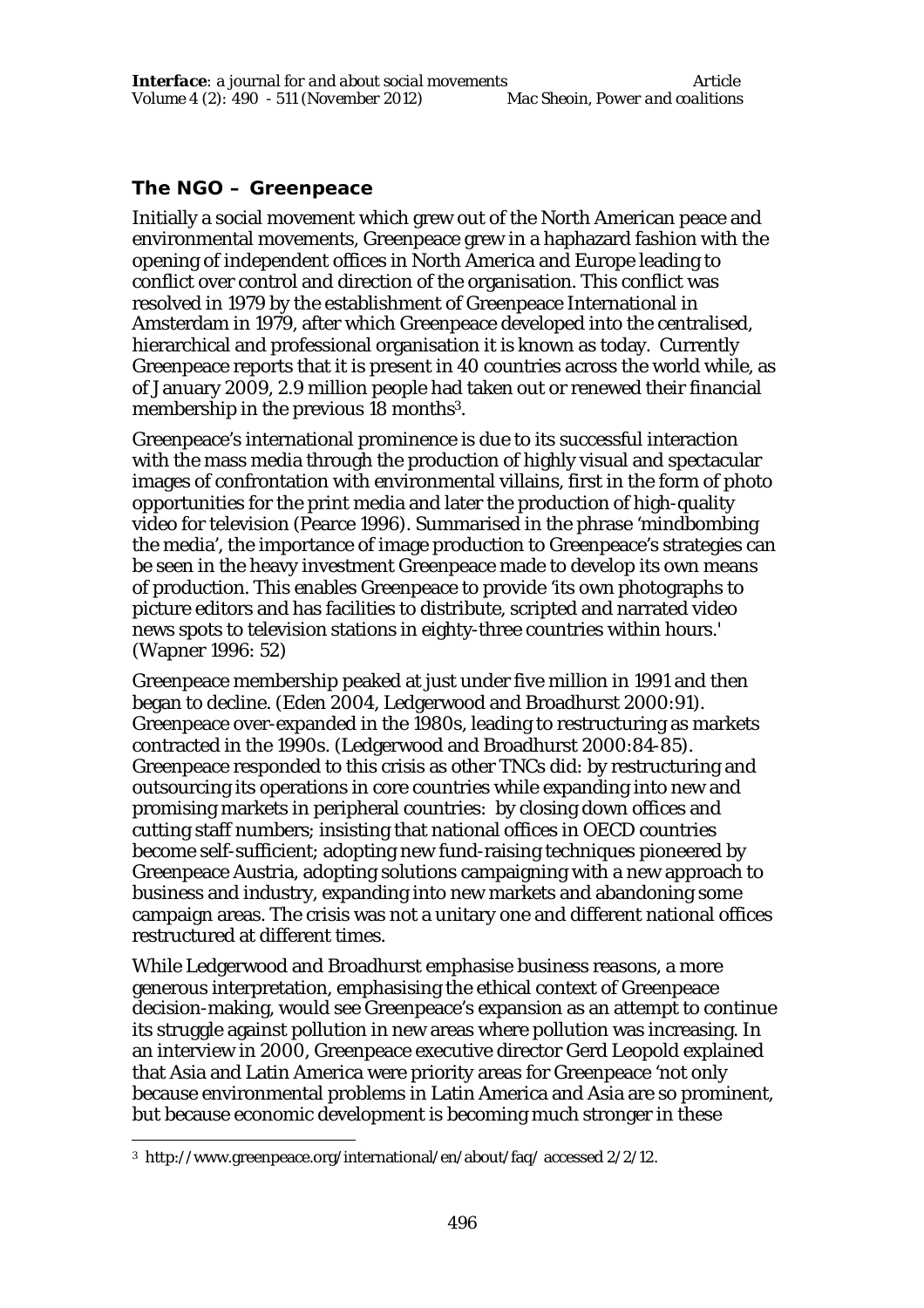regions. If we want to have an impact, that is where we have to work.' (Lasso 2005) Greenpeace was responding to the globalisation of toxic industry by globalising itself. Whether one accepts the more cynical or more charitable explanation, it is within this context that Greenpeace's embrace of the Bhopal struggle may be situated. Bhopal initially presented Greenpeace with one of its entry points to India, while also illustrating the dangers of persistent organic pollutants (POPs), against which Greenpeace was campaigning. However, when Greenpeace's involvement went global, other policy reasons were added. Greenpeace was able to use Bhopal as a prime example of the need for corporate accountability. Similarly Dow's involvement gave Greenpeace an additional motive for involvement, given the long history of conflict between Greenpeace and Dow. (Greenpeace 2011)

#### **Greenpeace and coalitions**

Greenpeace is generally seen as resistant to joining coalitions due to its desire to maintain its brand identity: for example, Rucht and Roose (2000:16) report Greenpeace Germany has a 'policy of keeping its brand name distinct and separate. As a rule, Greenpeace prefers to act on its own rather than to join alliances.' Yet Greenpeace increasingly engaged in coalition work during the late 1980s and early 1990s, especially in its engagements with regulatory and policy-making bodies such as the International Whaling Commission and the London Dumping Convention, and in campaigns against the ocean incineration of toxic waste (Bunin 1997), the dumping of toxic waste at sea (Parmentier 1999) the international trade in toxic waste (Smith 1999) and GMOs, where in the 1990s Greenpeace was a core group in major anti-GMO coalitions in Europe. (Ancell, Maxwell and Sicurelli, n.d.) What is interesting about Greenpeace's coalition work is that it was not confined to allying with other NGOs or local movements, but also extended to allying with governments of peripheral nations (Bunin 1997:80) and also with fractions of capital, both on policy issues (climate change, Hohnen 1999) and new product development (refrigerants, Hartman and Stafford 2006). We should note however that in most of these coalitions Greenpeace appears to have operated as the dominant group: it undertook actions and published reports in its own name and not in the name of the coalitions.

Coalition formation and other alliances were important in the expansion of Greenpeace globally. Eden (2004: 599) reported Greenpeace's expansion outside core North American and European areas was more successful when, as in Brazil and Argentina, it involved coalition with local environmental movements and organisations. Similarly Greenpeace India is reported as considering itself skilled in bringing together a variety of different interests in temporary coalitions (Bownas 2008: 11,12), while Thilo Bode Greenpeace executive director, opening the Bhopal campaign, said "We are happy to send our ship, the Rainbow Warrior, as Greenpeace's ambassador of peace to Gandhi's country. She will join hands with the gas victims of Bhopal in their demand for justice" (AFP 1999).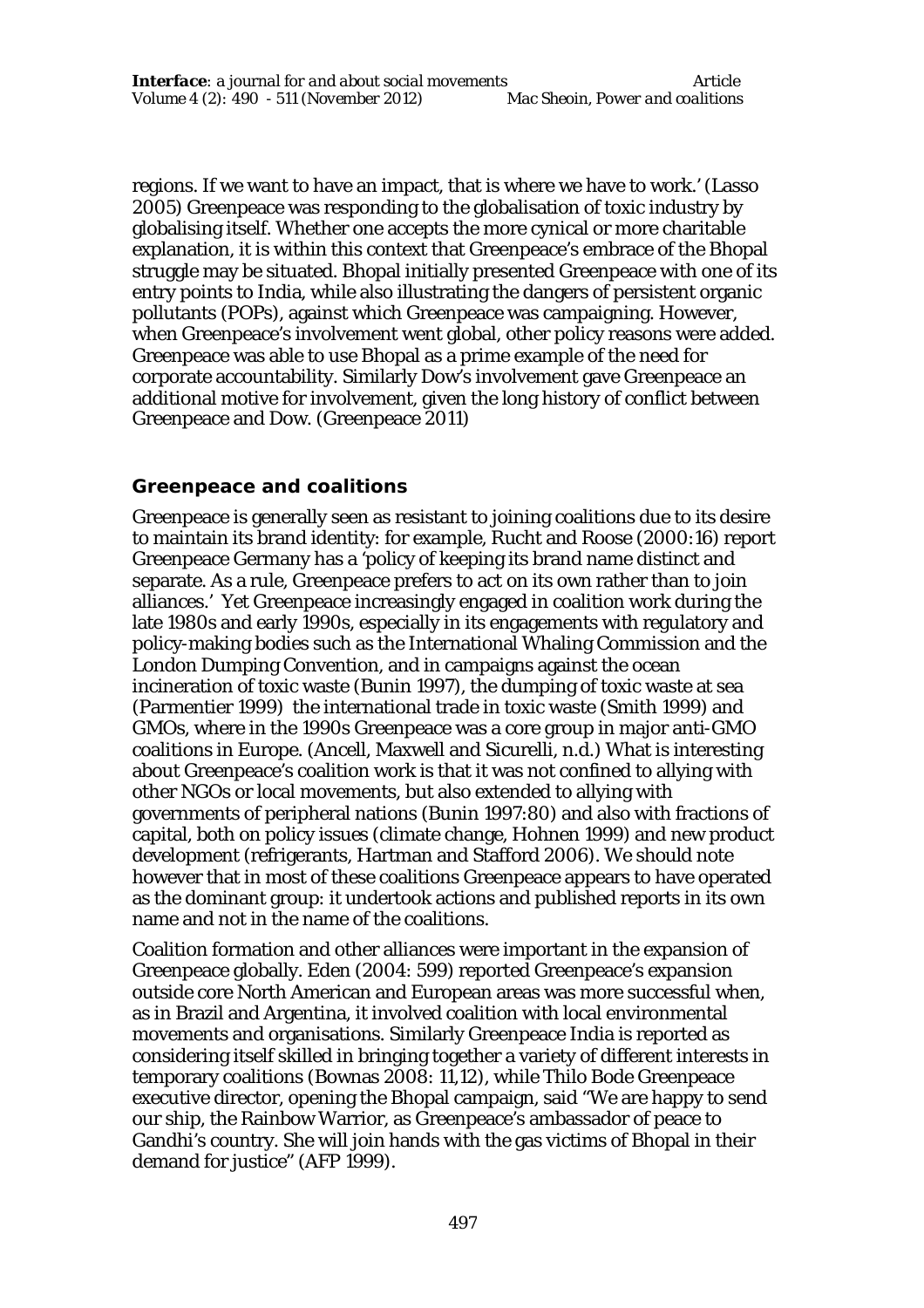### **The local movement: the movement for justice in Bhopal (MJB)**

The MJB arose in response to the toxic gas leak from a pesticides factory operated by an Indian subsidiary of the American TNC Union Carbide Corporation (UCC), which led to 7000-10,000 deaths immediately and a further 15,000 deaths over the following 20 years, while many of the half million exposed to the toxic gases suffered lingering illnesses. A settlement was reached between UCC and the government of India in 1989. Dissatisfaction with the settlement, with the disbursement of compensation and with the inadequate medical and rehabilitation programmes were the main motivations behind the continuation of protest among the *gas peedit* (gas affected) of Bhopal. In 1999 a report by Greenpeace on toxic waste abandoned at the factory and resulting water contamination gave further impetus to the movement while the targeted TNC changed when Dow took over UCC (Amnesty International 2004).

The MJB has operated on three scales: locally in the city of Bhopal itself and in relation to the state government of Madhya Pradesh; nationally within India; and transnationally in a varied series of alliances targeting the responsible TNC, first UCC, then Dow Chemical. The movement developed in three stages (Sarangi 1996): the first stage of spontaneous protest was quickly followed by the formation of a broad front group, the Morcha. Following intense repression the Morcha demobilised and the movement became based on organisations of survivors with local leadership, in particular organisations of women working in worksheds set up as part of the government rehabilitation programme, a large organisation (BGPMUS) and a small trade union (BGPMSKS) supplemented by a local claimants' union which extended its reach to include the gas-affected (Gas Peedit Nirashit Pension Bhogi Sangharsh Morcha -GPNPBSM) and later by youth organisations (Bhopal Ki Awaaz). Initially organised to deal with threats to rehabilitation programmes, the organisations extended their concerns to other issues involving gas victims, while they also operated in a clientelist manner, assisting survivors in their interactions with the state and the various bureaucracies. Groups intervened in legal cases, opposed the collusive settlement between the government and UCC, organised medical surveys and undertook a wide variety of protests using the full action repertoire of traditional Indian protests, including hunger strikes and long marches.

These groups were supported by the Bhopal Group for Information and Action (BGIA) which was a crucial initiator and supporter of national and transnational networks, while it also set up a health and documentation clinic, Sambhavna, with transnational financial support. The movement also received support from other Indian groups, such as the National Coordination Committee and student group We for Bhopal, as well as from the Indian radical health and science movements. None of the local Bhopal groups was dependant on transnational funding sources, with membership subscriptions providing the main funding source. While BGPMSKS eventually received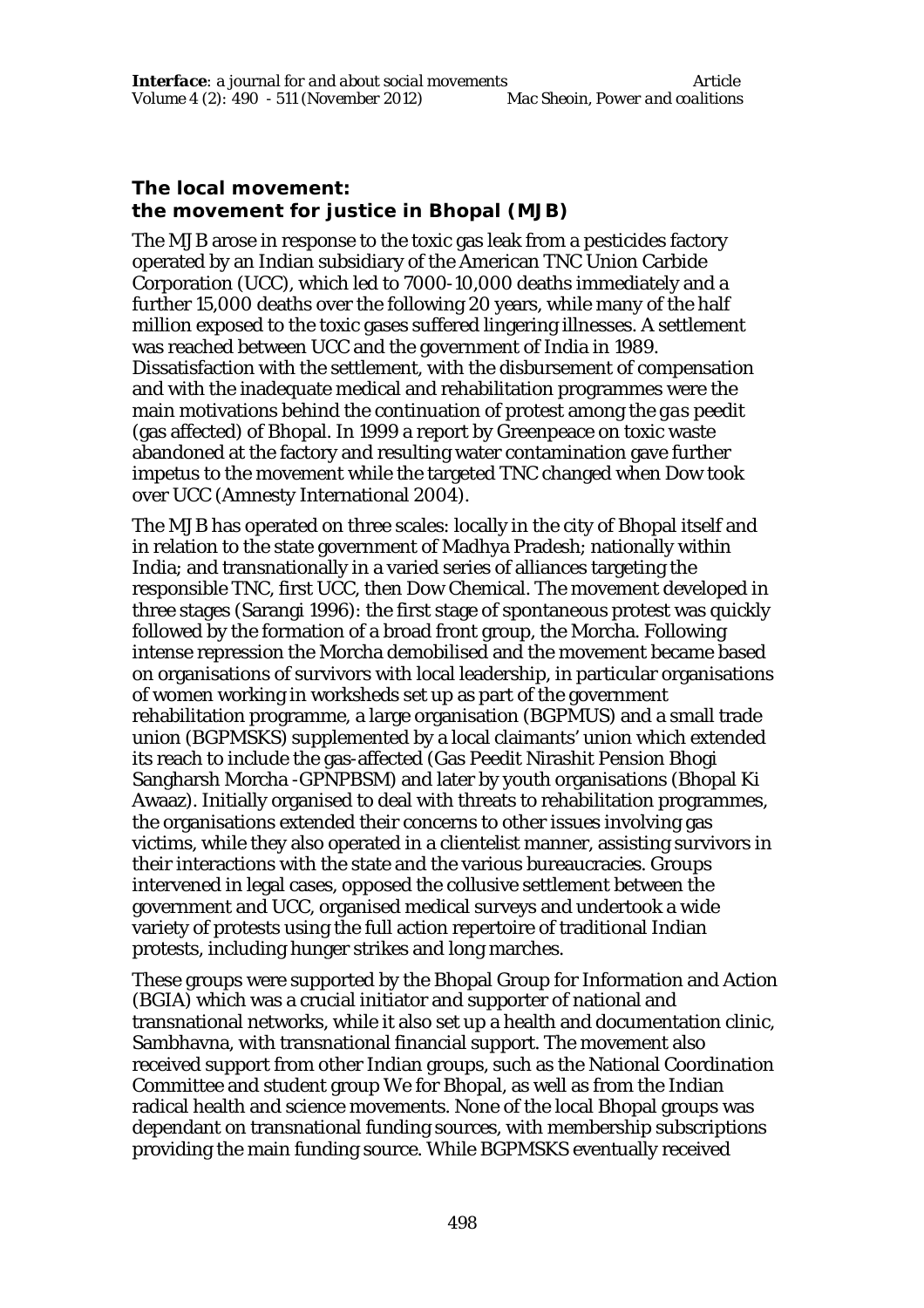transnational funds when two of its leaders won the Goldman Prize, the prize money went not to BGPMSKS, but to set up a new organisation, The Chingari Trust. While Sambhavna was dependant on funds raised in England, Scotland and Wales, Sambhavna did not engage in political activity but confined itself to health work. Thus the grassroots nature of the Bhopal group and their integration with the local gas-affected population, ensured their survival without the need for transnational funding.

### **Coalitions and the MJB**

As Zavestowski (2009:386) notes the MJB is one 'in which transnational activism is not simply a tool, but rather necessitated by the origins of a movement's grievance.' The Bhopal movement had to act transnationally because of the location of the culprit corporation in the USA. This need was reinforced when UCC pulled out of the Indian market and absconded from the Indian courts. The MJB was initially suspicious of foreign involvement: the first international efforts were organised in isolation from the movement in Bhopal, with NGOs in Asia and the US undertaking actions and setting up coalitions. Later a section of the MJB engaged in continuing transnational activity, mainly through the brokerage of the BGIA: this included the formation of Asian victim group networks, cooperation with US-based groups such as Communities Concerned About Carbide, formation of the International Medical Commission on Bhopal and mobilisation of the Permanent People's Tribunal to address environmental and industrial hazards. Thus by the time Greenpeace became involved, the MJB had extensive international coalition and network experience.

### **The campaign**

Greenpeace's initial involvement with Bhopal was as a national aspect of its global POP campaign and as one of the issues taken up during the setting up of Greenpeace India. The campaign was initiated with the arrival of the *Rainbow Warrior* in Mumbai, the launching of the report on continuing toxic contamination of land and water in Bhopal and the Indian leg of the Asian Toxics Tour which took place from November 1999 to January 2000 coinciding with the 15th anniversary of the gas disaster and pinpointing three toxic hotspots in Ankleswar, Nandesari and Vapi. Thus Bhopal, while one of the main foci of the campaign, was not its exclusive focus: Greenpeace also produced less extensive reports on other toxic locations in India. Initially this led to the formation in India of a national coalition AaCcTt (Alliance Against Corporate Crime and Toxic Terrorism).<sup>4</sup>

<sup>1</sup> <sup>4</sup> This is described in footnotes to GP press releases as an international coalition including BGPMSKS, BGPNM, and BGIA (all Bhopal), Corpwatch, NCJB (Mumbai), TOM (New Delhi) and GP.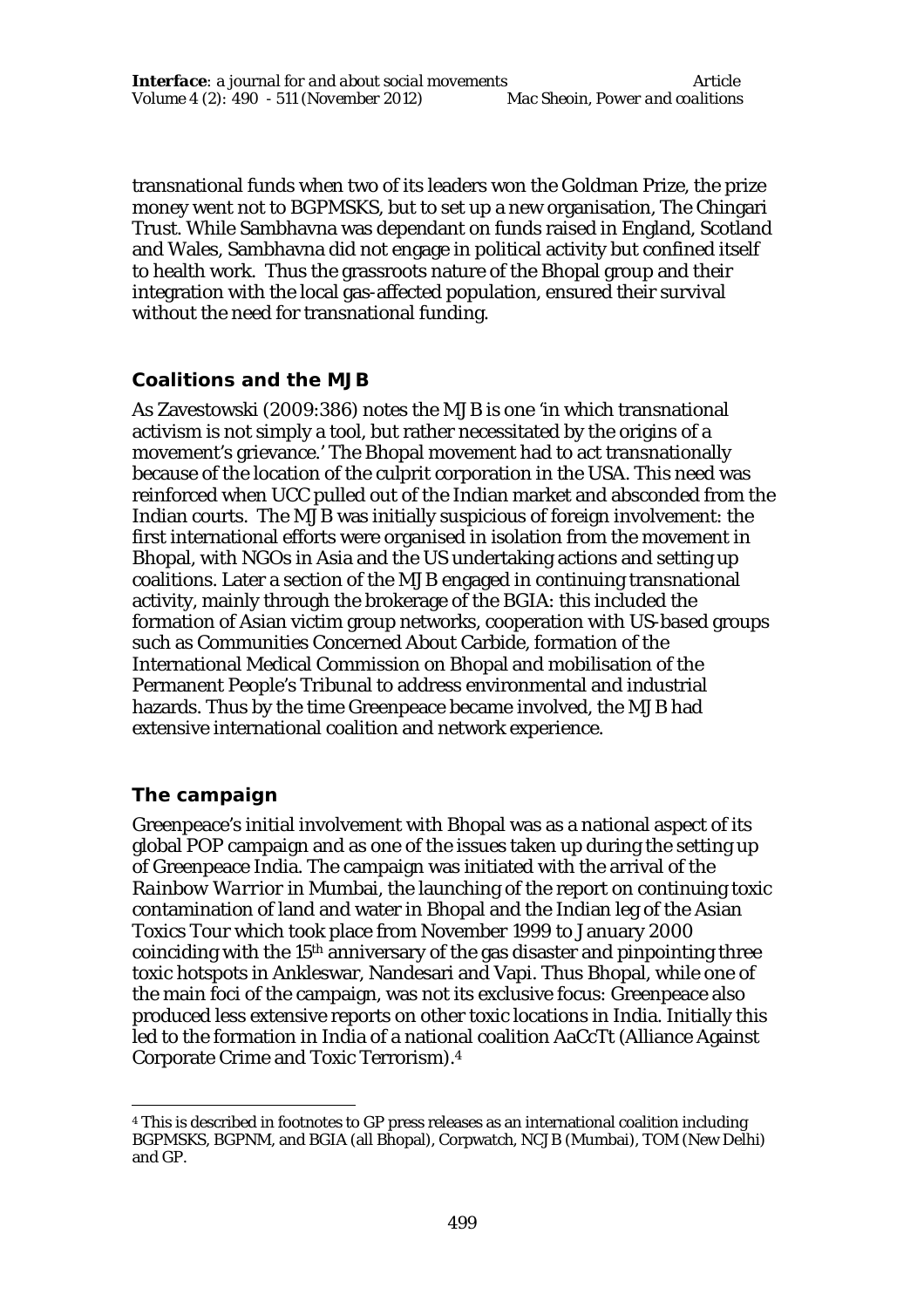Greenpeace's involvement in Bhopal escalated from the national to the global level 'when Dow Chemicals took over UCIL, Greenpeace decided to ramp up the international campaign in 2001 with some global objectives on corporate campaigning and decided to make Bhopal part of its priority work on toxics.' 5. According to Greenpeace during preparatory planning meetings in 2001, the ICJB was formed, with '5 local groups and over 35 international groups' involved.<sup>6</sup> For Greenpeace, '[i]n the run-up to the Earth summit of 2002 in Johannesburg, the Bhopal campaign was the face of a global Greenpeace campaign calling for a global mechanism on corporate accountability'. Greenpeace's policy aim was the development of global and national legislation on corporate liability for hazardous chemicals: Bhopal represented an ideal example of the failure to impose liability on TNCs. Bhopal became the top focus of the international Greenpeace toxics campaign from 2000 to 2002, with a moderate estimate of resources devoted to the campaign by Greenpeace being half a million dollars. Similarly a cyberaction in Bhopal in August 2000 signalled the launching of the Greenpeace India website. As can be seen from these examples, in each case Greenpeace utilised Bhopal in the service of a broader Greenpeace campaign (just as later Bhopal was mobilised as an issue in the chemical plant safety and security campaign in the USA (Greenpeace 2004), where both Greenpeace and ICJB joined hands with other organisations in the No More Bhopals Alliance (NMBA 2004).

From the point of view of the development of the MJB, Greenpeace's involvement coincided with and contributed towards the mobilization of a new group of activists through the formation of the identity of *pani peedit* (water affected), joining the existing base of those identified as *gas peedit* (gas affected). (Scandrett and Mukherjee 2011:199-200). While the issue of water contamination had previously been raised both the year after the gas leak and later in April 1990 when the National Toxics Fund, Boston, issued a report prior to UCC's annual shareholders' meeting, with the Greenpeace report it became a new strategic focus of the movement, raising new issues of contention (such as site cleanup), as well as providing a new claim on the responsible TNC which was not addressed by the Government of India/UCC settlement, which Dow was using to claim the Bhopal issue had been resolved.

 $\overline{a}$ 

<sup>5</sup> This quote, and all following quotes from Greenpeace, not otherwise referenced, comes from the response to a questionnaire on Greenpeace involvement in the Bhopal campaign provided by Zeina Ahmed, Toxics Organiser with Greenpeace.

<sup>6</sup> There does not appear to be a full listing of ICJB members that give details of these 35 groups. In notes to Greenpeace press releases the following organisations are listed as ICJB members: Association for India's Development (Austin, Ann Arbor and Bay Area) (USA), BARC (USA), BGPMSKS (India), BGIA (India) Bhopal Information Network (Japan), Calhoun County Resource Watch, Seadrift (USA),Center for Health and Environment (USA), Corpwatch India (India), Essential Action (USA) Ecology Center of Michigan (USA), Environmental Health Fund (USA), Environmental Health Watch (USA), Justice for Bhopal, Ann Arbor (USA), NCJB (India), PAN (USA), TOM (India) CJB (England). It may be noted that none of these organisations are in any way comparable to Greenpeace in resources.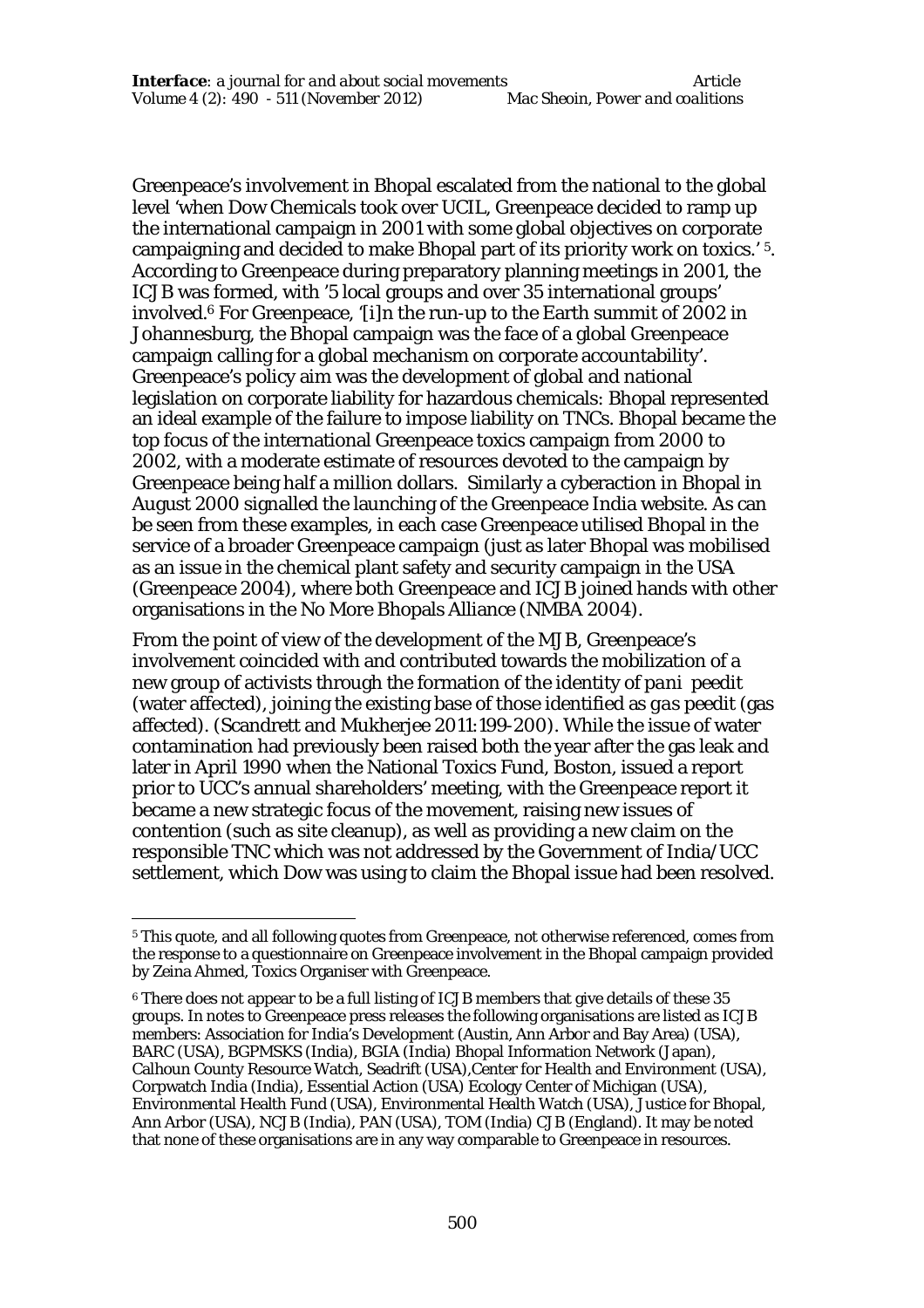| Date                               | India                                                   | <b>Outside India</b>                                                                                                                    |
|------------------------------------|---------------------------------------------------------|-----------------------------------------------------------------------------------------------------------------------------------------|
| Pre-November 1999 Testing of soil, | groundwater and wells in<br><b>Bhopal by Greenpeace</b> |                                                                                                                                         |
| November 1999-<br>January 2000     | Greenpeace toxics tour in<br>India                      |                                                                                                                                         |
|                                    | Greenpeace Bhopal toxic<br>legacy report published      |                                                                                                                                         |
| August 2000                        | Greenpeace cyber action<br>launched in Bhopal           |                                                                                                                                         |
| May 2002                           |                                                         | Delegation from Bhopal tours<br>USA                                                                                                     |
| May 2002                           |                                                         | Greenpeace launch Bhopal<br>Principles of Corporate<br>Accountability                                                                   |
| August 2002                        |                                                         | <b>Bhopal raised at World</b><br>Summit on Sustainable<br>Development (WSSD), action<br>at Dow factory in South Africa<br>by Greenpeace |
| October 2002                       |                                                         | Survivors tour Europe with<br>Greenpeace                                                                                                |
| November 2002                      | Greenpeace India 'No More<br>Bhopals' Jatha7            |                                                                                                                                         |
| 18 November 2002                   | Containment action at<br>solar evaporation ponds        |                                                                                                                                         |
| 25 November 2002                   | Attempt to contain toxic<br>waste leads to arrests      |                                                                                                                                         |
| January 2003                       |                                                         | Protests at Dow facilities in<br>Brazil, Honk Kong,<br>Netherlands and Switzerland<br>(R2S (Return to sender) of<br>Bhopal toxic waste) |
| March 2003                         |                                                         | Greenpeace deliver<br>contaminated water to Dow,<br>Houston                                                                             |
| April/May 2003                     |                                                         | Delegation from Bhopal tours<br>the USA                                                                                                 |
| November 2004                      |                                                         | Greenpeace issues<br>recommendations on site<br>clean-up                                                                                |
| January 2005                       |                                                         | Greenpeace protest against<br>Dow at WEF Davos                                                                                          |

**Figure 1: Greenpeace participation in the Bhopal campaign to January 2005**

 $\overline{a}$ <sup>7</sup> A jatha is a long march, usually aimed at spreading a message.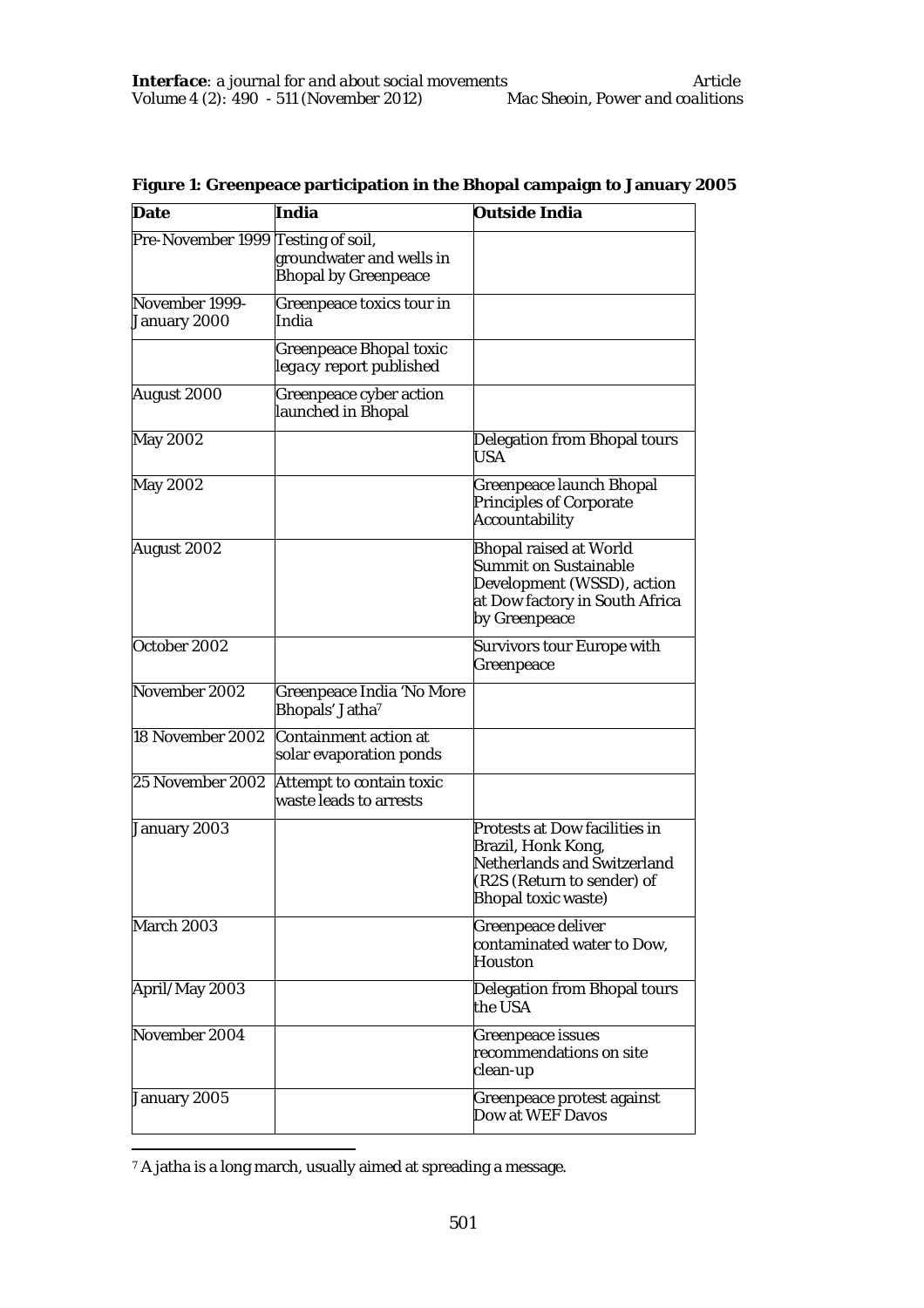Greenpeace actions during the campaign showed the organisation's global reach. Previously Greenpeace had coordinated action on a European scale when, for example, in the 1980s 'to protest against acid rain, a Greenpeace team climbed the chimneys of power stations in Belgium, West Germany, Austria, Britain, Netherlands, Denmark, France and Czechoslovakia.' (Susanto 2007:11) Now Greenpeace's actions could claim to be global: contaminated material from Bhopal – ranging in size from bottles of water to barrels of toxic waste - were delivered to Dow in Australia, Brazil, Hong Kong, the Netherlands, Switzerland, Thailand and the USA. Similarly Greenpeace's cleanup guidelines were presented to Dow in India, Europe and the USA on the same day in October 2002, while an exhibition of Raghu Rai's photographs debutted at the World Summit on Sustainable Development in South Africa, before moving on to Italy and Switzerland with further stops planned for Argentina, China, Israel, the Netherlands, New Zealand, the Philippines and the USA. Greenpeace also undertook actions on Bhopal at the World Summit on Sustainable Development (2002), the World Economic Forum in Davos, Switzerland (2005) and the World Social Forum in Brazil (2003). Thus Greenpeace's involvement extended the scale of the campaign from the transnational to the global.

There are different versions of how Greenpeace's involvement in the coalition ended. Zavestowski (2009: 400) reported 'the movement's relationship with Greenpeace was terminated after a number of incidences in which Greenpeace activists failed to respect the ICJB's request for Greenpeace's actions to be promoted under the banner of the ICJB.' According to Greenpeace 'Greenpeace never withdrew or stopped being a member of ICJB. But like other members of the ICJB, Greenpeace eventually stopped being proactive, due to other organisational priorities.' According to an ICJB source, Greenpeace's involvement was suddenly curtailed when funding for the campaign was switched to another campaign. <sup>8</sup>

In its avowed aim, to force Dow to take responsibility for the legacy of toxic waste and the resulting contamination at Bhopal, including cleaning up the site, the campaign failed. Greenpeace says 'the objective wasn't so much to change Dow's behaviour as it was to expose the company and highlight its irresponsibility…We wanted governments to take action to improve environmental regulations and to protect communities.' The first of these aims was successful but the second was less so, as the Global Compact agreed at the Earth Summit 2002 resulting from Greenpeace's campaigning was voluntary**.** Here we may see the differences between aims of the local movement and the NGO, which has larger fish to fry. Nevertheless, from the point of view of the local movement, the campaign succeeded in placing the issue on the agenda of UCC's new owners, Dow. Greenpeace's involvement and mobilisation of resources magnified the effectiveness of the local

 $\overline{a}$ 

<sup>8</sup> Tim Enright, personal communication.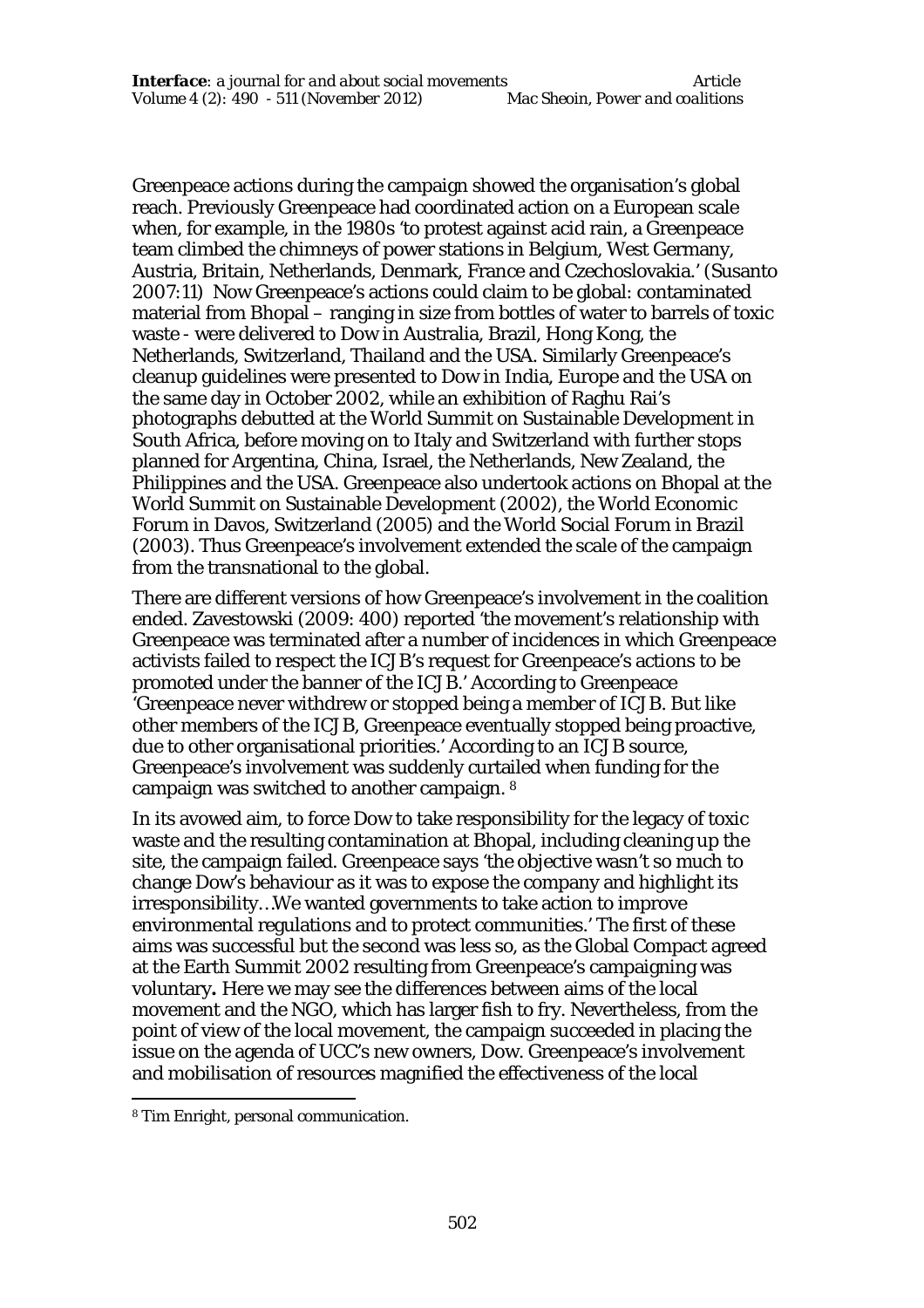movement and gave it new weapons to pursue the TNC and the Indian government, in the shape of the Greenpeace contamination report.

Thus both sides used each other: the MJB used Greenpeace to obtain increased media attention for its cause, while Greenpeace used Bhopal to draw attention to policy issues such as POPs, toxic waste and corporate accountability. The MJB came out of the alliance with authoritative and legitimacy-enhancing reports on toxic contamination which they continued to use years after the alliance ended. This was another example of what is reported to be a key tactic of the MJB, forming a symbiotic relationship with the global anti-toxics movement: 'the global antitoxics movement could use the idea of Bhopal to push for regulation of industrial hazards and the rights of the victims of industrial disasters…While the global anti-toxics movement was using the Bhopal disaster to lobby for international standards, the Bhopal movement used the network of the global anti-toxics movement to ensure that the rest of the world would not forget the Bhopal disaster.' (Zavestoski 2009:391)

### **Problems within the coalition**

Given that the MJBG is fragmented and fractious, with difficult relations between leaders of various groups (BSMS 2009), it is interesting that leaders of the two main groups have criticised Greenpeace, with BGIA's Sarangi reporting the relationship 'was ever fraught with tensions because Greenpeace's corporate structure offered no space to the needs and opinions of local organisations' (BSMS 2009:121), while the BGPMUS's Jabbar had the following to say: 'We have refused to work with Greenpeace in Bhopal for various reasons. We would have been quite happy if they had limited their involvement to technical and scientific expertise, and let the grassroots movement take the lead. But Greenpeace started to make statements on behalf of the movement with the intention of taking a lead. In a way Greenpeace used Bhopal to keep itself in the limelight.' (BSMS 2009:81). In response to such criticism Greenpeace accepts that 'some incidents…seem to have created tensions between Greenpeace and the ICJB representatives in Bhopal': however, it attributes these problems to individual personalities 'rather than any genuine attempts by any organisation to undermine the goals and/or strategic objectives of ICJB or Greenpeace'.

# **Claiming credit**

The major problem within the coalition related to whether coalition actions were claimed in the name of the coalition or of Greenpeace: this was to be a consistent line of tension during Greenpeace's active involvement in the campaign, with arguments over the use of the Greenpeace or ICJB name and logo at different actions, with the ICJB objecting to Greenpeace's use of terms such as 'Greenpeace and local activists' and 'Greenpeace and Bhopal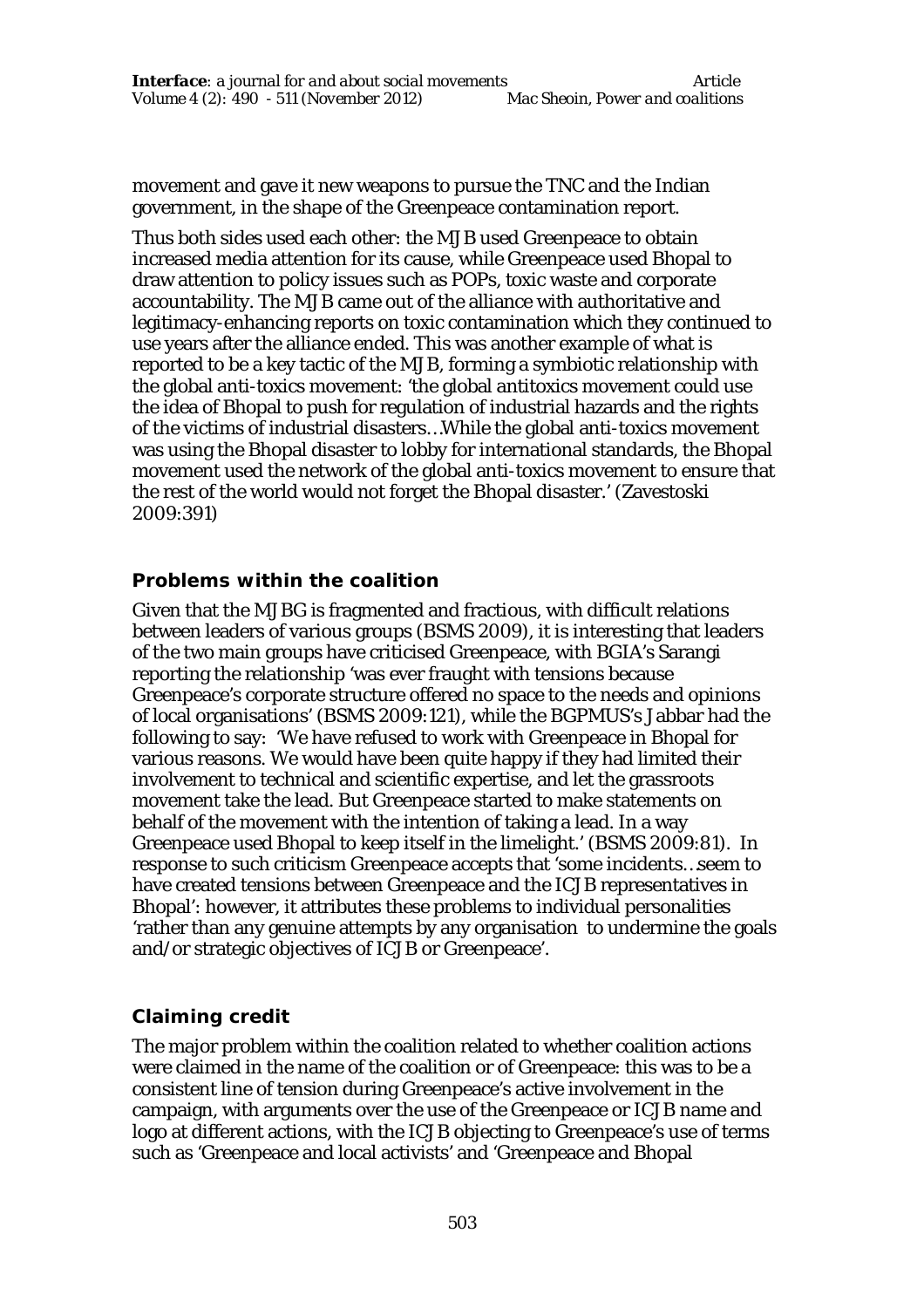survivors'. The issue was first raised during the formation of ICJB during which principles for working together and the varying roles of local, national and international organisations were agreed. The issue was raised again on several occasions and a written agreement was eventually produced in which varying arrangements for naming ICJB or Greenpeace were agreed in September 2002. However ICJB members criticised Greenpeace for not keeping this agreement. One major bone of contention arose in November 2002 when a joint action, in which Greenpeace and ICJB activists entered the factory premises to contain the toxic waste there, was reported as a Greenpeace action (AFP 2002).

These problems eventually led to MJB activists presenting written statements to cooperating Greenpeace groups on the issue in advance of some joint actions:

'Radhida Bi presented the Greenpeace activists with the following text before the action in the Netherlands on Jan  $7<sup>th</sup>$  as a condition of participation. "It has long been decides, and confirmed yet again at the ICJB meeting on September 7, 2002 at Bhopal [in which XX from Greenpeace International and XX, XX<sup>9</sup> from Greenpeace India were present] that ALL events and activities organized on the issues of Bhopal disaster in which Bhopal organization's representatives are participating will have to be organized under the banner of ICJB [not 'Greenpeace and Bhopal activists' nor 'Greenpeace and Bhopal survivors' – none of that please]. ALL press releases, photos, banners, statements to the media for the events in Europe MUST be accordingly made. Please sign these papers so we know you have read and understood the contents. If you disagree with this, please note that down too."

Greenpeace members kept the statement with them but did exactly what the above text forbade during the Netherlands action. The banners in the Netherlands stated "People of Bhopal and Greenpeace" and the press release went so far as to describe Rashida Bi as one of the Greenpeace activists'. (Extract from email from ICJB February 2002)

While undoubtedly Greenpeace are not responsible for exactly what gets reported by the press, Greenpeace strongly influence this by issuing press statements. Therefore, I examined GP press statements to see if coalition complaints regarding branding were justified. Following advice from Zeina Ahmed, current Toxics Organiser with Greenpeace, I used Google to search the Greenpeace international archive on Monday May 2, 2011 under the headings Bhopal and press release producing 207 results. In typical Google fashion as the search was implemented these results were reduced to 168 as Google omitted some entries it described as very similar to the 168 displayed. When Google allowed the chance to access all 207 results, including those which it had omitted, the search again came to a halt at 174. Of these results

 $\overline{a}$ <sup>9</sup> Names of Greenpeace cadre omitted to avoid personalisation of issue.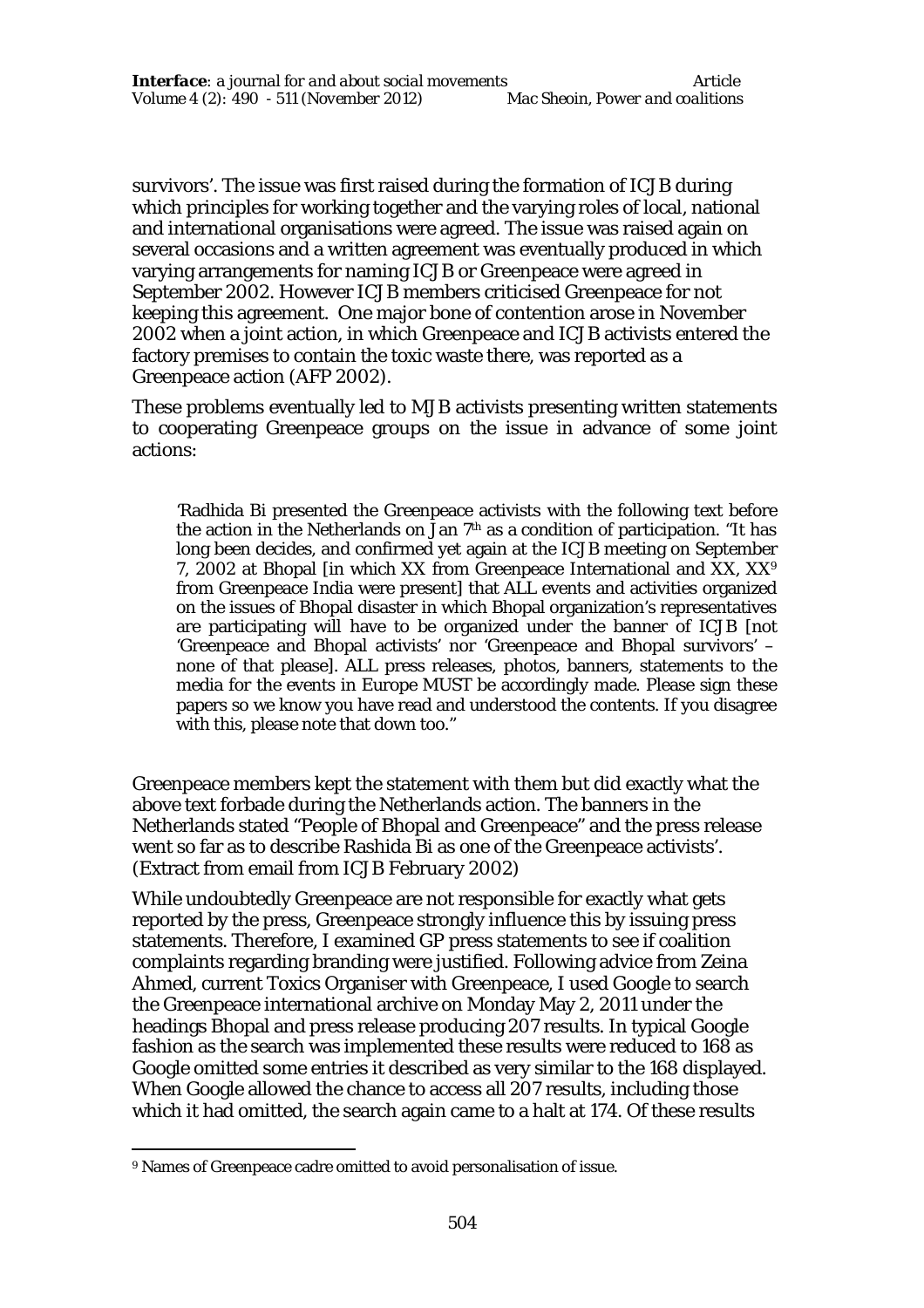only press releases were downloaded for analysis, and when press releases which cited Bhopal in other contexts were removed, 60 press releases remained for analysis.

When the main text of these releases, including photo captions but excluding notes, was analysed for mentions of organisations, Greenpeace was mentioned 234 times, Bhopal survivors, survivors' organisations and similar terms were mentioned 93 times, the ICJIB was mentioned 58 times, BGPMSKS 13 times, BGIA 7 times, AaCcTt 5 times, National Coalition for Justice in Bhopal and Bhopal Ki Awaaz 4 times each, Sambhavna and BGPMUS two times each, and We for Bhopal and GPNPBSM once each.

Ms Ahmad gave an example of Greenpeace signing its press releases with a note to editors that Greenpeace is a member of the ICJB. However, while this practice was followed in some of the press releases examined, they were a minority: this occurred in relation to AaCcTt 4 times and ICJB 13 times. Thus less than a third of press releases contained coalition information in their notes. Furthermore, while academics might be expected to pay attention to such footnotes, we may expect busy news editors do not.

Finally I examined the sources of quotes in the press releases, to see whose voice was privileged to speak. Here again Greenpeace predominated with 72 quotes from Greenpeace cadre, followed by 23 quotes from BGPMSKS leaders, 9 from "survivors", 5 from the BGIA, 3 from the ICJB and one each from BGPMUS, Bhopal Ki Awaaz, Sambhavna, National Campaign for Justice in Bhopal and GPNPBSM. The predominance of quotes from BGPMSKS sources may be attributed to the higher international standing of that organisation after its leaders won the Goldman Prize.

|                    | Mention of organisations | Quotes from organisations |
|--------------------|--------------------------|---------------------------|
| Greenpeace         | 234                      | 72                        |
| Generic terms      | 93                       | 9                         |
| <b>ICJB</b>        | 58                       | 3                         |
| <b>BGPMSKS</b>     | 13                       | 23                        |
| <b>BGIA</b>        | 7                        | 5                         |
| AaCcTt             | 5                        |                           |
| <b>NCJB</b>        | 4                        |                           |
| <b>Bh Ki Awaaz</b> | $\overline{4}$           |                           |
| <b>BGPMUS</b>      | $\overline{2}$           | 1                         |
| Sambhavna          | $\overline{2}$           |                           |
| We for Bhopal      |                          |                           |
| <b>GPNPBSM</b>     |                          |                           |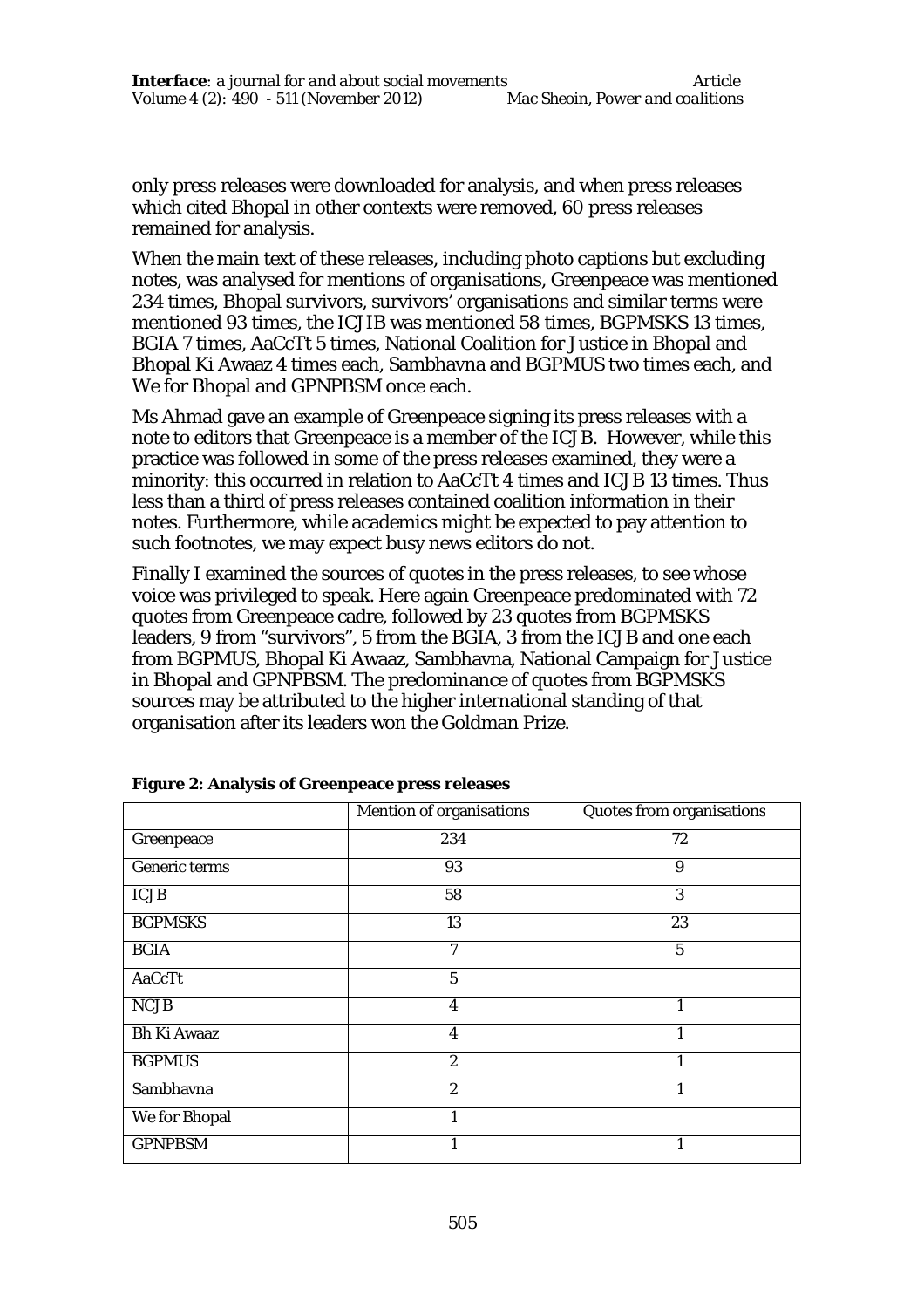Our analysis of Greenpeace press releases confirms there is a basis for ICJB complaints regarding Greenpeace attempts to claim for itself credit for coalition actions as well as for complaints regarding the elision of the coalition identity and identity of local Bhopal groups behind generic descriptions (Bhopal survivors etc.) which reduce local activists to auxiliaries of Greenpeace. Mentions of Greenpeace (234) outnumber mentions of others components in the campaign (190): when the latter are disaggregated, we find the number of generic descriptors (93) is almost the same as the number of specific mentions of organisation or of the coalition (97). It is obviously less possible to follow similar strategies in describing sources for quotes in generic terms but even here – where local sources for quotes would expect to be in demand for describing the disaster's effects - there was almost double the number of quotes by local organisation leaders attributed to Greenpeace cadre, with 72 quotes from Greenpeace cadre, 36 from specifically identified organisations and 9 from generic descriptions.

### **Discussion**

We can look at what was in contention here from either Bob's perspective of the interaction between powerful NGOs and local movements or from the perspective of the literature on coalitions. Whichever perspective we embrace, it is obvious that there is a major imbalance of resources within the coalition, with Greenpeace's estimated half a million dollar investment of a much higher order than the resources any of the other coalition partners could mobilise. In the first case what is at issue is hegemony over the campaign: to a certain extent the issue of Bhopal was being annexed by Greenpeace from the local movement. We can see the demands of the local ICJB groups for identification as the owners of the campaign as a desire to avoid a situation where local groups lose their name, their identity and autonomy and simply become auxiliaries of Greenpeace.

In the context of coalition politics, what we are seeing is a tussle over the agreed rules of the coalition. In this case the local movement has set up basic conditions for all groups participating in the coalition and, in response to what it sees as repeated violations of this agreement, has attempted to enforce these rules by sanctioning a powerful transnational ally. Our example also shows the difficulty in enforcing sanctions in coalitions voluntarily entered into. The February 2002 email quoted above was signed by all other ICJB groups: while an apology was received from Greenpeace, the organisation again broke the agreement. The question arises how sanctions (or agreements) can be enforced if one member of a coalition continues to break the agreed rules? In our case the coalition continued without successfully resolving the problem What is interesting from both these perspectives is that despite the asymmetries of power between the NGO and the local movement and between the different groups in the coalition (whether AaCcTt or ICJB) the less powerful group was happy to sanction the more powerful NGO.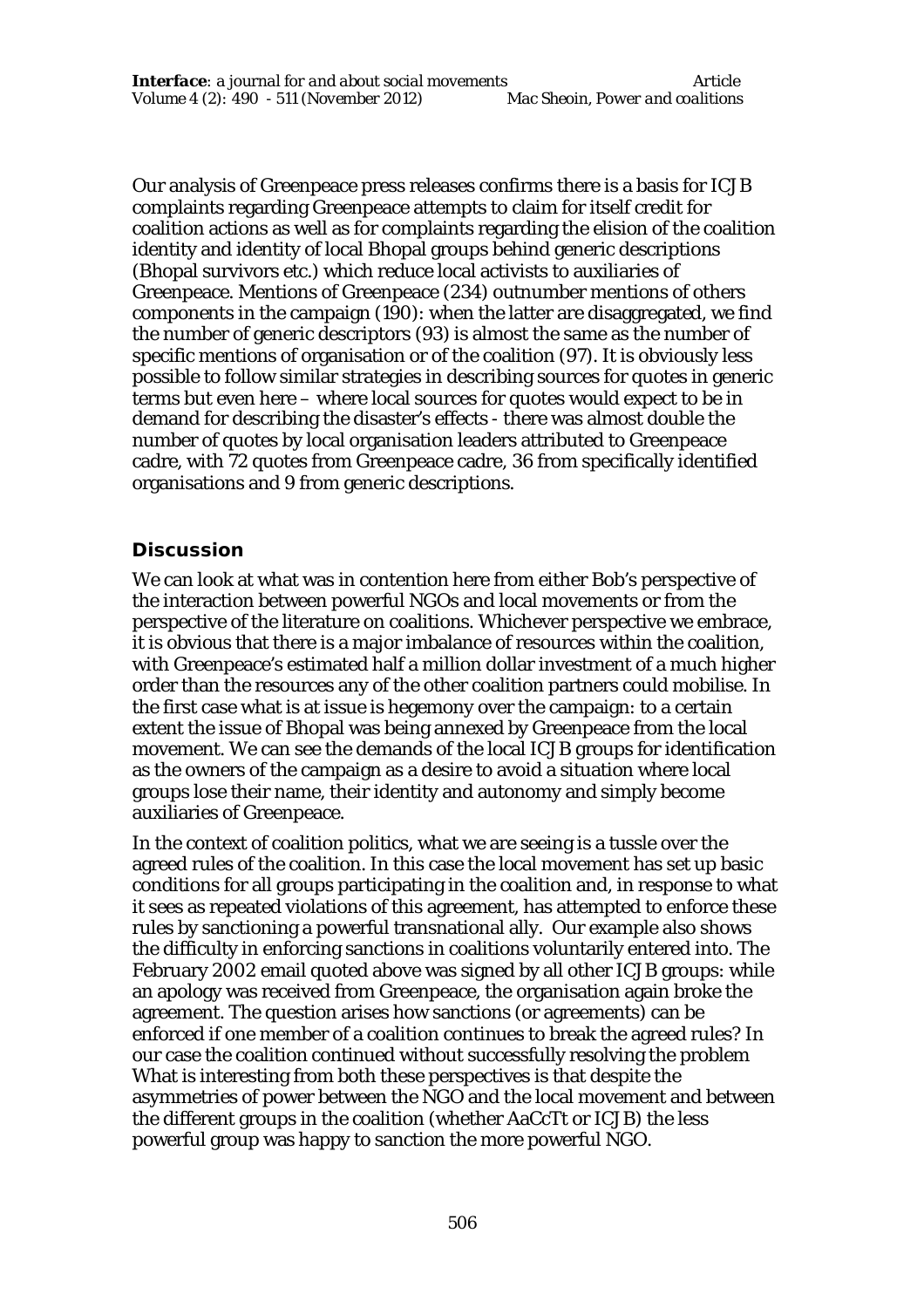We suggest two reasons for this behaviour on the part of the local movement. The first would be the long history of transnational coalition-building the MJB has, compared with other movements relatively unexposed to and inexperienced in working with such coalitions. The local movement was not dependent on Greenpeace as a transnational partner, as it also had other transnational partners with whom it could work. Thus, even during Greenpeace's most strenuous period of involvement, the ICJB also formed temporary action coalitions with other NGOs, such as the Barrage Dow Day organised for 10 May 2010 by the ICJB and INFACT, while the following day's protest at Union Carbide's annual general meeting involved INFACT and other groups. At the same time the movement was searching for alliances within the anti-globalisation movement, with speakers at Social Fora in Prague (2000), Naples (2002), Hyderabad (2003) and Mumbai (2004). Similarly when Greenpeace's changed priorities led to its withdrawal from active involvement in the ICJB the coalition moved on to involvement with another major TNGO, Amnesty International. In another example, Soule (2009: 122) reports 'In 2003 students from the University of Michigan travelled to the homes of Dow executives (for instance, then CEO William Stavropoulos) and presented them with contaminated water from Bhopal in the hope of encouraging Dow to clean up the site.'

Secondly we may note in relation to the resources available to the NGO and the local movement, the latter has major symbolic capital through the unique nature of the injustice it is attempting to remedy. While Greenpeace had the advantages of a major INGO, ICJB had control over local resources, which were essential both for legitimacy purposes and for access to toxic material from the contaminated site for the campaign. (Access to toxic waste in Bhopal for return to Dow was dependant on cooperation from local organisations.) The involvement of Bhopal survivors granted Greenpeace's actions legitimacy, while also supporting Greenpeace's policy positions. Here the unique nature of Bhopal as the world's largest industrial disaster favoured the power of local groups in the transnational network: Greenpeace were unable to replace Bhopal as the world's number one industrial disaster in the way one indigenous community opposing oil exploration could be substituted for another.

This case study functions to qualify Bob's suggestion that hegemony in NGO/local movement alliances rests largely with the NGO: indeed, local struggles may be increasingly of importance to NGOs for legitimacy and expansion purposes. From the point of view of coalitions, the story of the ICJB confirms that one of the major areas of contention within transnational coalitions is over branding, i.e. in whose name actions are taken. It suggests that, as well as varying resources (cadre, funds, research capabilities) groups in transnational coalitions also possess something equivalent to cultural or social capital which we may call 'struggle capital' or 'legitimation capital': this gives otherwise weaker coalition partners in peripheral countries greater bargaining power with core country partners in transnational alliance and coalition formation and operation.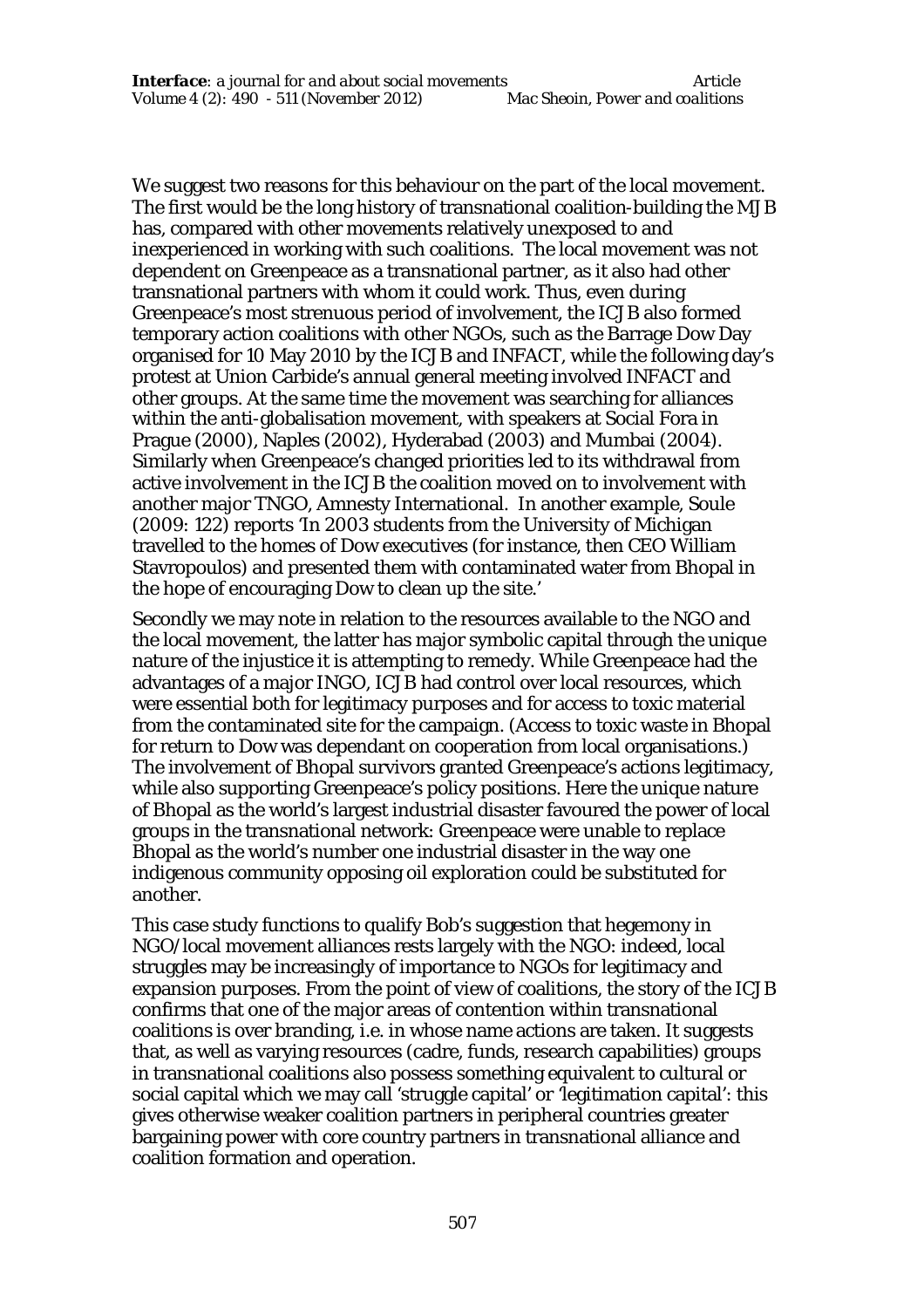#### **References**

AFP (1999) Greenpeace to send ship for solidarity with Indian gas victims. November 12, 1999. Retrieved via LexisNexis.

AFP (2002) Greenpeace activists arrested in Indian city of Bhopal. November 26, 2002. Retrieved via LexisNexis.

Amnesty International (2004) *Clouds of injustice*. Amnesty.

Ancell,Chris, Maxwell, Rahsaan and Sicurelli, Daniela (n.d.) Protesting food. http://polsci.umass.edu/uploads/profiles/sites/maxwell\_rahsaan/Files/Anse llMaxwellSicurelli.pdf

Anheier, H., Glasius, M. and Kaldor, M. (2011) *Global civil society 2011*. OUP.

Bandy, J. and Smith, J. (2005) (eds.) *Coalitions across borders*. Rowman and Littlefield.

Bandy, J and Smith, J (2005a) Factors affecting conflict and cooperation in transnational movement networks in Bandy, J. and Smith, J. (2005) (eds.) *Coalitions across borders* Rowman and Littlefield, pp.231-252.

Barakso, Maryann, (2010) Brand identity and the tactical repertoires of advocacy organisations. In Prakash, Aseem and Gugerty, Mary Kay (eds). *Advocacy organizations and collective action*. CUP, pp.155-176.

Bartley, T. and Child, C. (2010) Movements, markets and fields. http://www.egosnet.org/organization\_studies/summer\_workshops/2010/pa pers to be presented at the os summer workshop 2010?page=3

Baur, Dorothea and Palazzo, Guido. (2011) The moral legitimacy of NGOs as partners of corporations. *Business Ethics Quarterly* 21(4):579.

Bennett, W.L. (2005) Social movements beyond borders in della Porta, Donatella and Tarrow, Sidney (eds.)(2005) *Transnational protest and global activism*. Rowan and Littlefield, pp. 203-226.

Bob, Clifford (2005) *The marketing of rebellion*. CUP

Bownas, Richard (2008) Framing farmers. http://www.indiaenvironmentportal.org.in/files/apsa08\_proceeding\_280126 %5B1%5D.pdf

Brooks, David and Fox, Jonathan (2002) *Cross-border dialogues*. Lynne Rienner.

BSMS (Bhopal Social Movement Study) (2009) Bhopal survivors speak. Word Power Books.

Bunin, Lisa J (1997) Reconceptualizing radical environmentalism. *New Political Science* 19(3): 75-88. Bystydzienski, Jill M. and Schacht, Steven P. (2001) *Forging radical alliances across difference*. Rowman and Littlefield.

Chin, C.B.N. and Mittelman, J.H. (1997) Conceptualising resistance to globalisation. *New Political Economy* 2(1):25-37.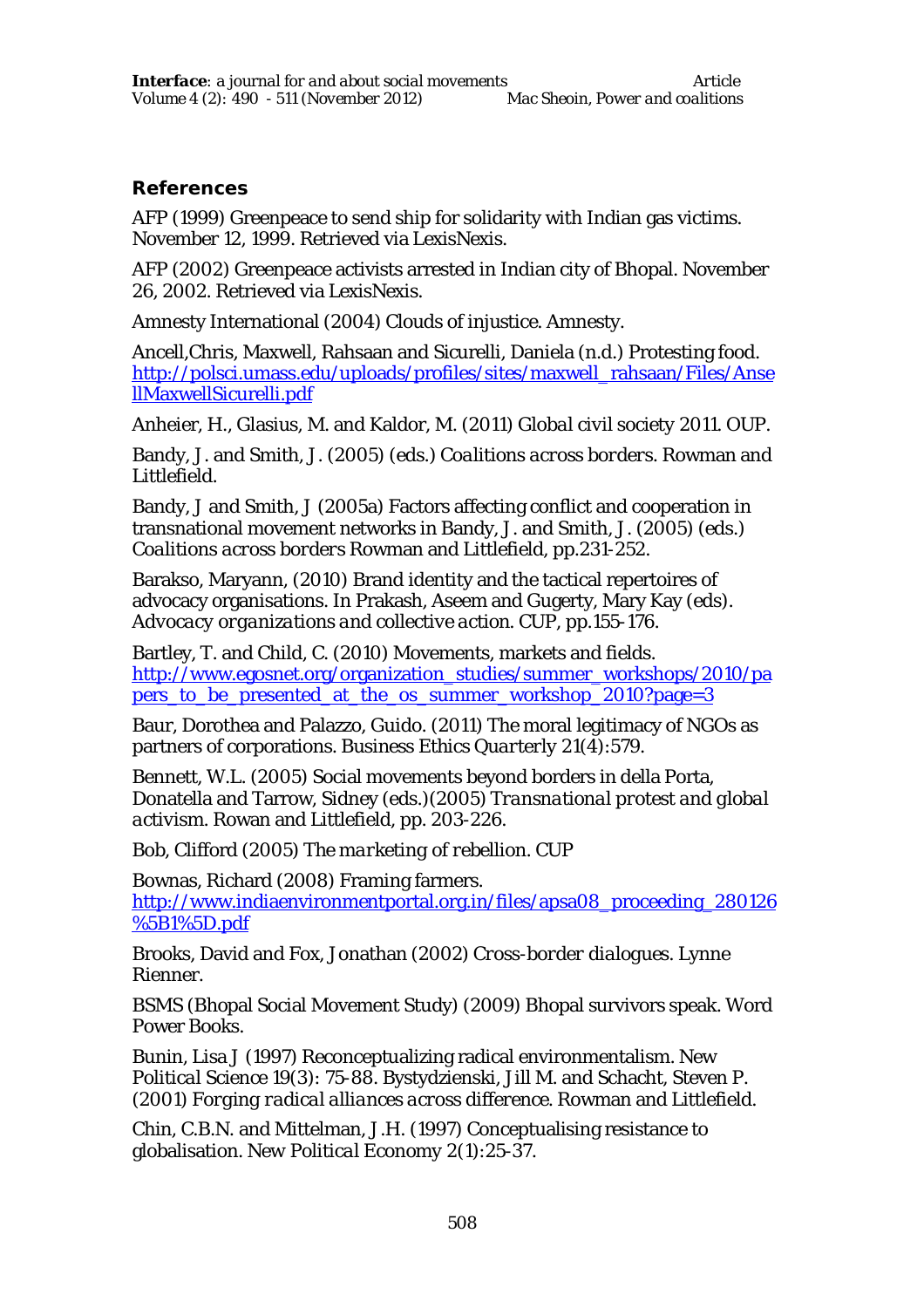Cohen, Robin and Rai, Shirin M. (eds.)(2000) *Global social movements*. Athlone.

della Porta, Donatella and Tarrow, Sidney (eds.)(2005) *Transnational protest and global activism*. Rowan and Littlefield.

Doherty, B. and Doyle, T. (2006) Beyond borders. *Environmental Politics*  15(5): 697-712.

Eden, S (2004) Greenpeace *New Political Economy* 9(2): 595-610.

Falk, Richard (1997) Resisting 'globalisation□from□above' through 'qlobalisation□from□below' *New Political Economy* 2(1): 17-24

Fox, J. (2009) Coalitions and networks in Anheier, Helmut & Toepler, Stefan (eds.), *International Encyclopedia of Civil Society*, Springer, pp.486-492. Also at http://www.escholarship.org/uc/item/1x05031j .

Fox, J (2002) Lessons from Mexico-US civil society coalitions in Laxer, G and Halperin, S. (eds.) *Global civil society and its limits*. Palgrave Macmillan, pp.126-145.

Gills, Barry (ed.) ( 2000) *Globalization and the politics of resistance*. Palgrave

Gray, Rob, Bebbington, Jan and Collison, David (2006) NGOs, civil society and accountability. *Accounting, Auditing and Accountability Journal* 19(3): 319-348.

Greenpeace (2004) Bhopal victims warn US government and Dow Chemical of impending catastrophe. Media release April 23, 2004.

Greenpeace (2011) Dow Chemical and Greenpeace. http://www.greenpeace.org/usa/Global/usa/planet3/PDFs/SpyGate/Dow%2 0Chemical%20and%20Greenpeace%20timeline%2012%2002%2010.pdf

Gritten, D. and Mola-Yudego, B. (2010) Blanket strategy. *International Journal of the Commons* 4(2)

http://www.thecommonsjournal.org/index.php/ijc/article/viewArticle/216/1 61

Hartman, C and Stafford, E.R. (2006) Chilling with Greenpeace. *Stanford Social Innovation Review*, Summer 2006.

Hellman, Judith Adler (2000) Real and virtual Chiapas. *Socialist Register* 36: 161-186*.*

Hohnen, P. (1999) Greenpeace and the financial sector. http://www.probeinternational.org/files/Hohnen%20--%20Greenpeace.pdf

Jordan, Lisa and Van Tuijl, Peter (2000) political responsibility in transnational NGO advocacy. *World Development* 28(12): 2051-2065.

Keck, M.E. and Sikkink, K. (1998) *Activists across borders*. Cornell UP.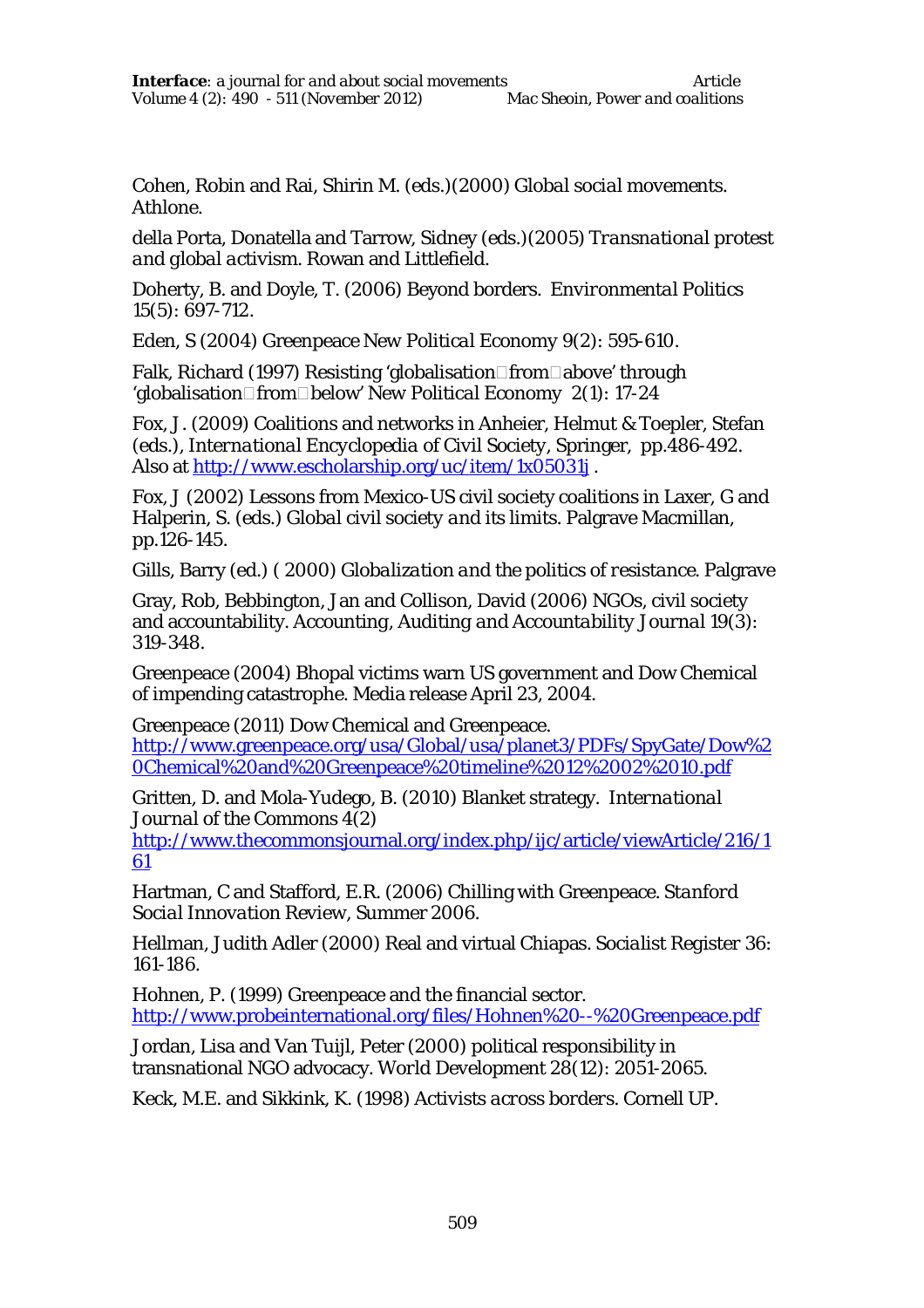Kraemer,R., Whiteman, G. and Banerjee, B. (2010) Farewell to resistance. http://www.egosnet.org/jart/prj3/egosnet/data/uploads/OS%202010/W-093.pdf

Lasso, Maria Amparo (2005) Greenpeace's glory days are not over. www.tierraamerica.nety/english/2005/0604/i9dialogos.shtml.

Lecy, John D., Mitchell, George E.; and Schmitz, Hans Peter (2010) Advocacy organizations, networks and the firm analogy in Prakash, Aseem and Gugerty, Mary Kay (eds). *Advocacy organizations and collective action*. CUP, pp.229- 251.

Ledgerwood, G and Broadhurst A I (2000) *Environment, ethics and the corporation*. Macmillan.

Mac Sheoin, Tomas and Yeates, Nicola (2006) Division and dissent in the anti-globalisation movement in Dasgupta, Samir and Kiely, Ray (eds) *Globalization and after*. Sage, pp. 360-391.

McAteer, Emily and Pulver, Simone (2009) The corporate boomerang. *Global Environmental Politics* 9(1): 1-30.

NMBA (No More Bhopals Alliance) (2004) Chemical industry versus public interest. No More Bhopals Alliance.

http://www.greenpeace.org/usa/en/media-center/reports/chemicalindustry-vs-public-i/

O'Neill, Kate and Van Deveer, Stacy (n.d.) Transnational environmental activism after Seattle.

Parmentier, R. (1999) Greenpeace and the dumping of wastes at sea. *International Negotiation* 4(3). Also at http://archive.greenpeace.org/odumping/radioactive/reports/odhistory.pdf

Pearce, F (1996) Mindbombing the media. *Wired* May 1996, pp. 44-53, 87-88.

Petras, James (1999) NGOs. *Journal of Contemporary Asia* 29(4): 429-440.

Pye, Oliver (2010) The biofuel connection. *Journal of Peasant Studies* 37(4): 851-874.

Rohrschneider, Robert and Dalton, Russell J (2002) A global network? *Journal of Politics* 64(2):510-533.

Rucht, Dieter and Roose, Jochen (2000) Neither decline nor sclerosis. Paper for ECPR Joint Workshops, Cophenhagen, 14-19 April 2000.

Sarangi, S (1996) The movement in Bhopal and its lessons *Social Justice* 23(4):100-108.

Scandrett, E. and Mukherjee, S. (2011) Globalisation and abstraction in the Bhopal survivors' movement. *Interface* 3(1): 195-209.

Shaffer, Martin B. (2000) Coalition work among environmental groups. *Research in Social Movements, Conflicts and Change* 22:111-126.